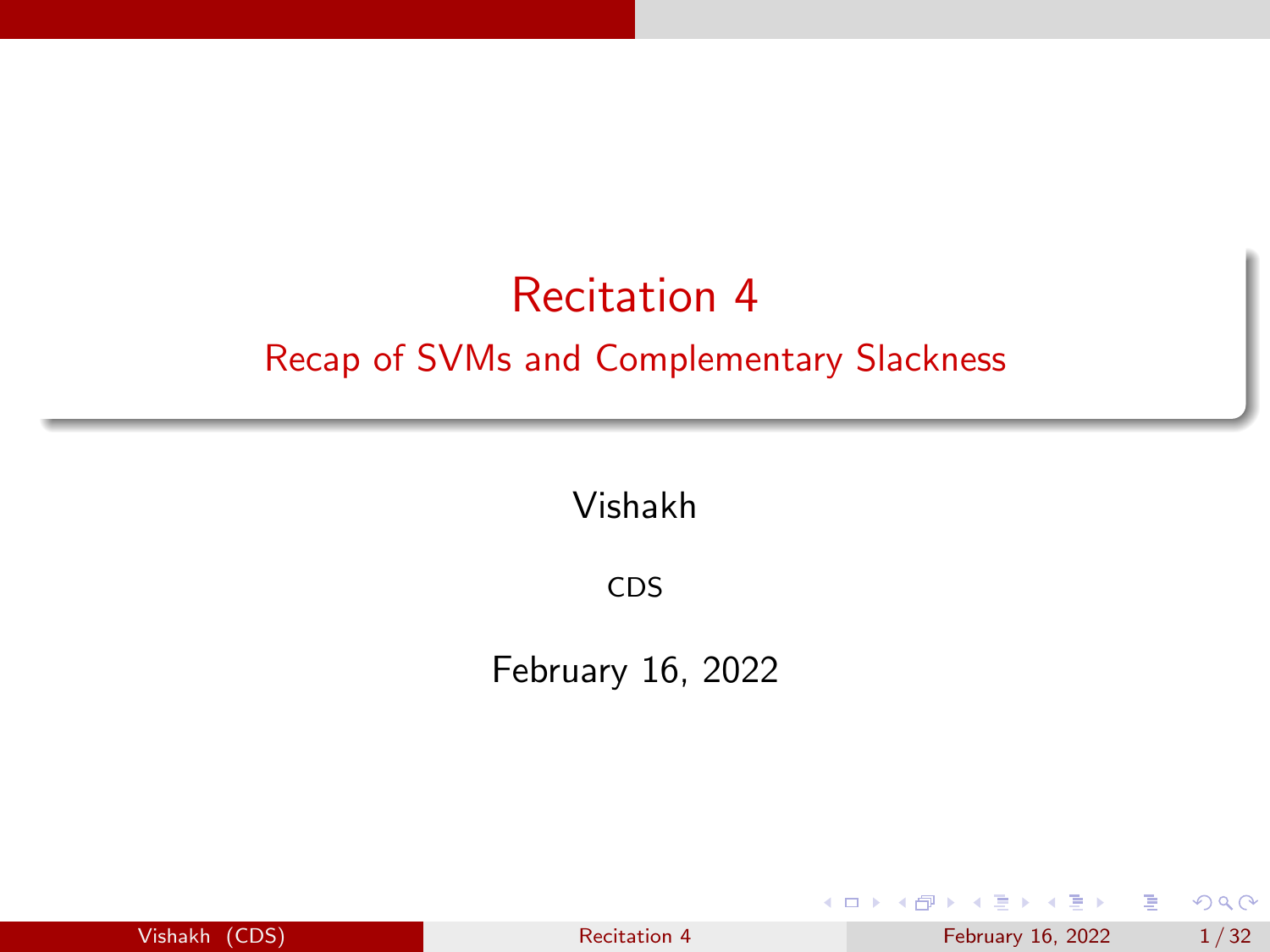#### <span id="page-1-0"></span>Announcement

- $\bullet$  HW 2 is due tonight  $+$  HW 3 will be out
- Grading of HW 1 is done and scores will be out tonight
- Selected solutions (Brightspace) + Regrade requests (Gradescope)

イロト イ母 トイヨ トイヨ トー

э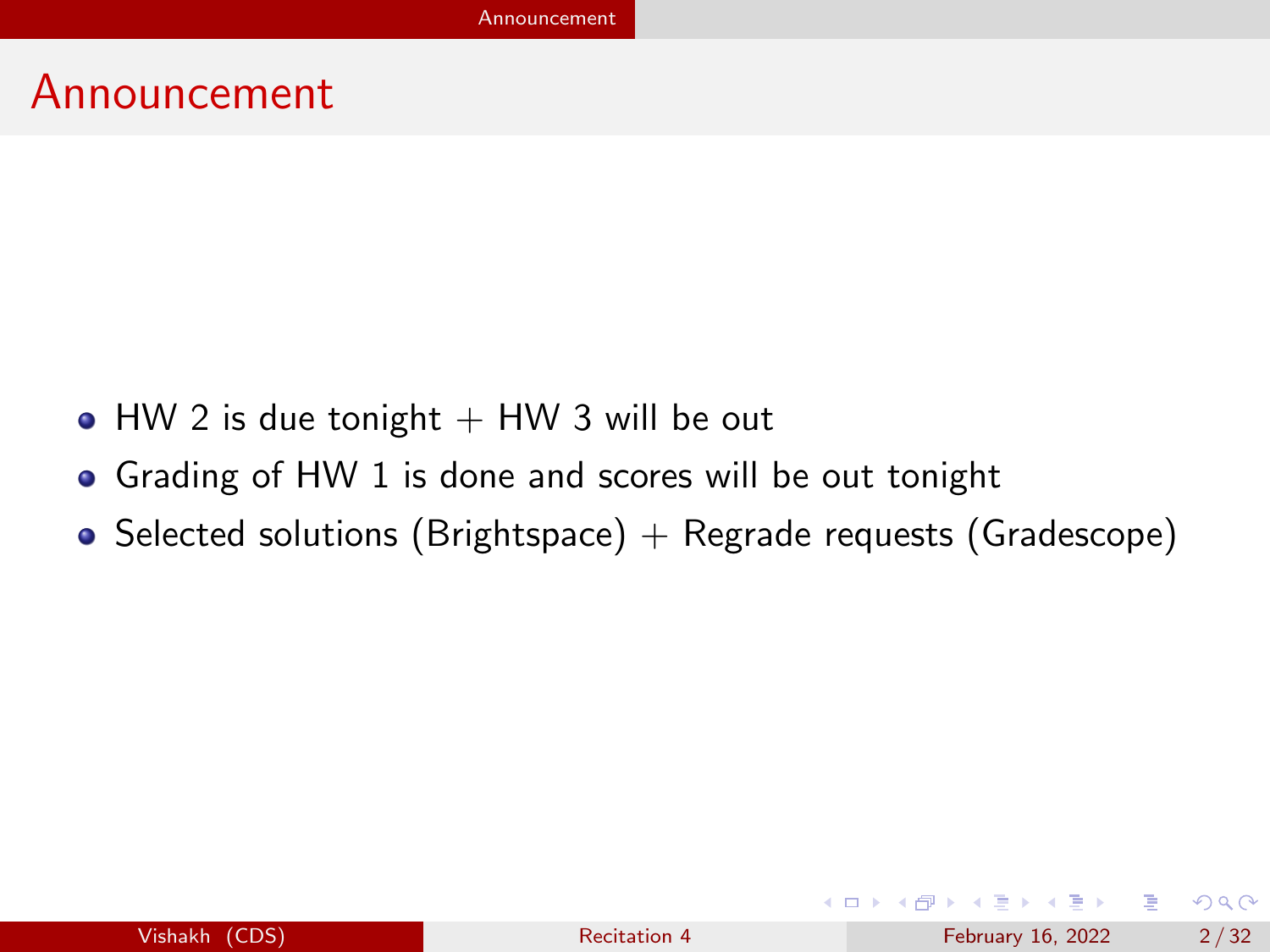#### <span id="page-2-0"></span>Agenda

- Recap: Hyperplanes to SVMs
- Hard-margin vs Soft-margin SVMs
- $\bullet$  Preview to Complementary Slackness  $+$  Kernelization

 $QQ$ 

э

 $\mathbf{A} = \mathbf{A} + \mathbf{A} + \mathbf{B} + \mathbf{A} + \mathbf{B} + \mathbf{A}$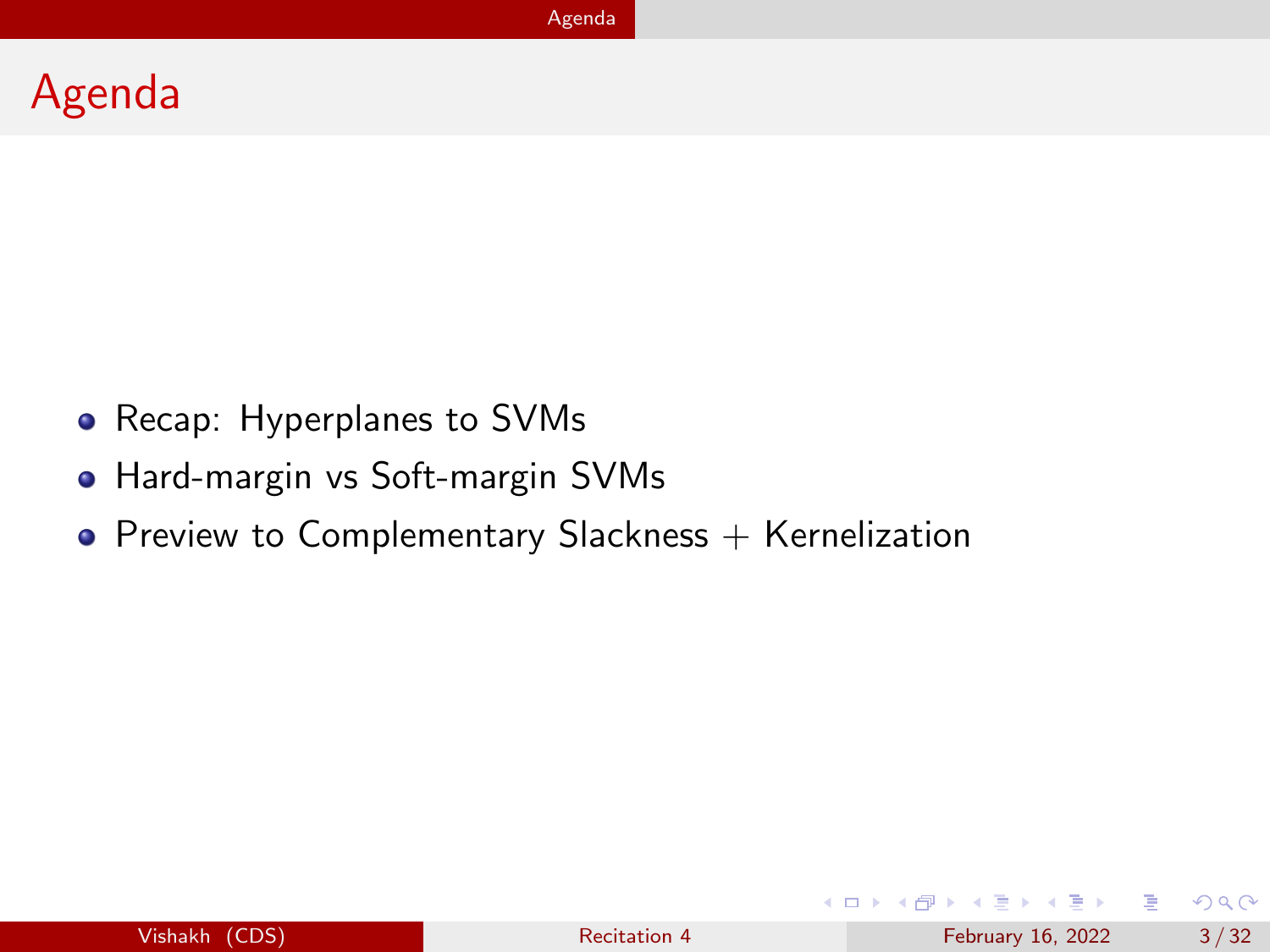[Intro](#page-3-0) [Review](#page-3-0)

## <span id="page-3-0"></span>Component of  $v_1$ ,  $v_2$  in the direction w

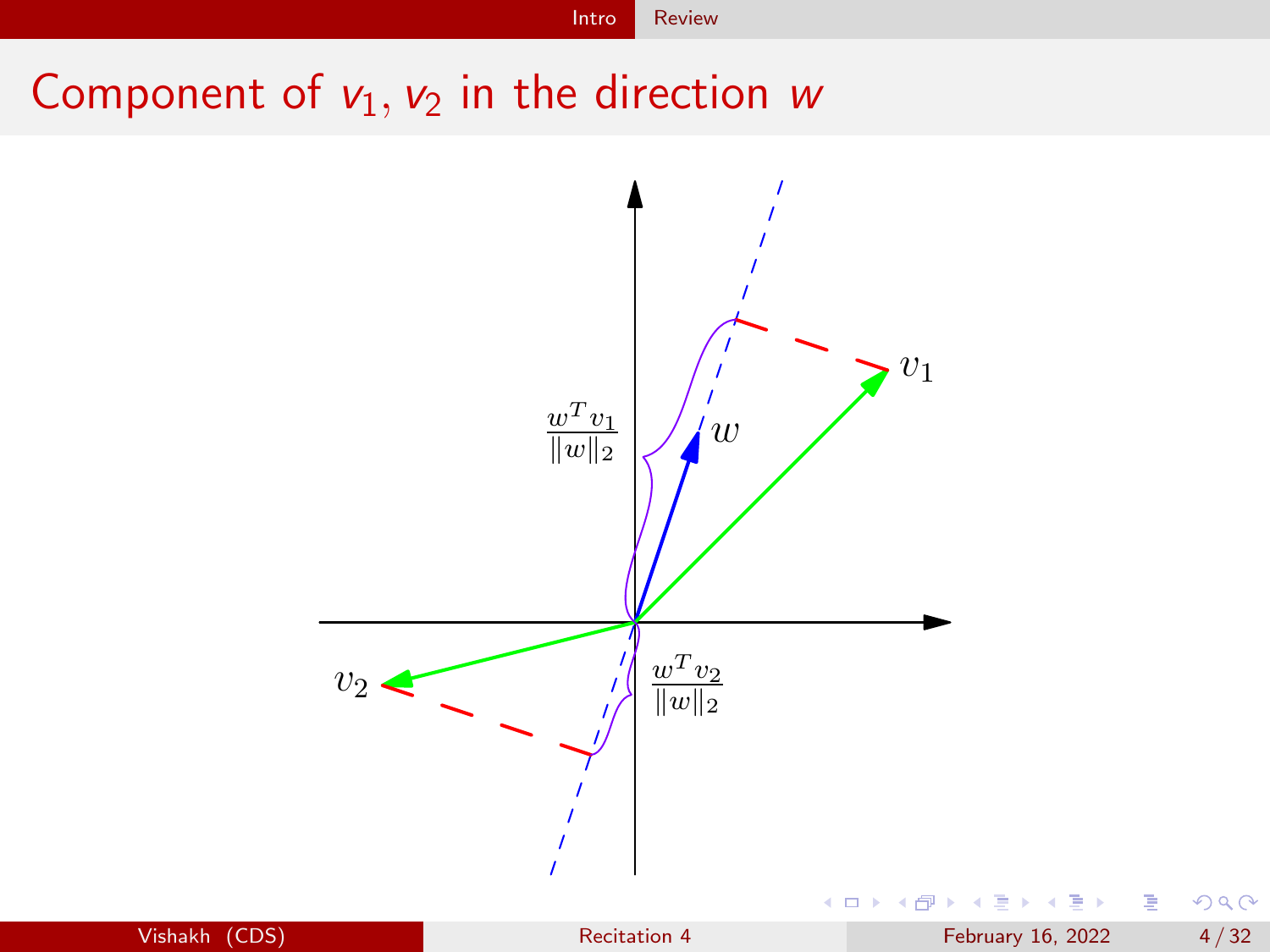Level Surfaces of  $f(v) = w<sup>T</sup>v$  with  $||w||_2 = 1$ 

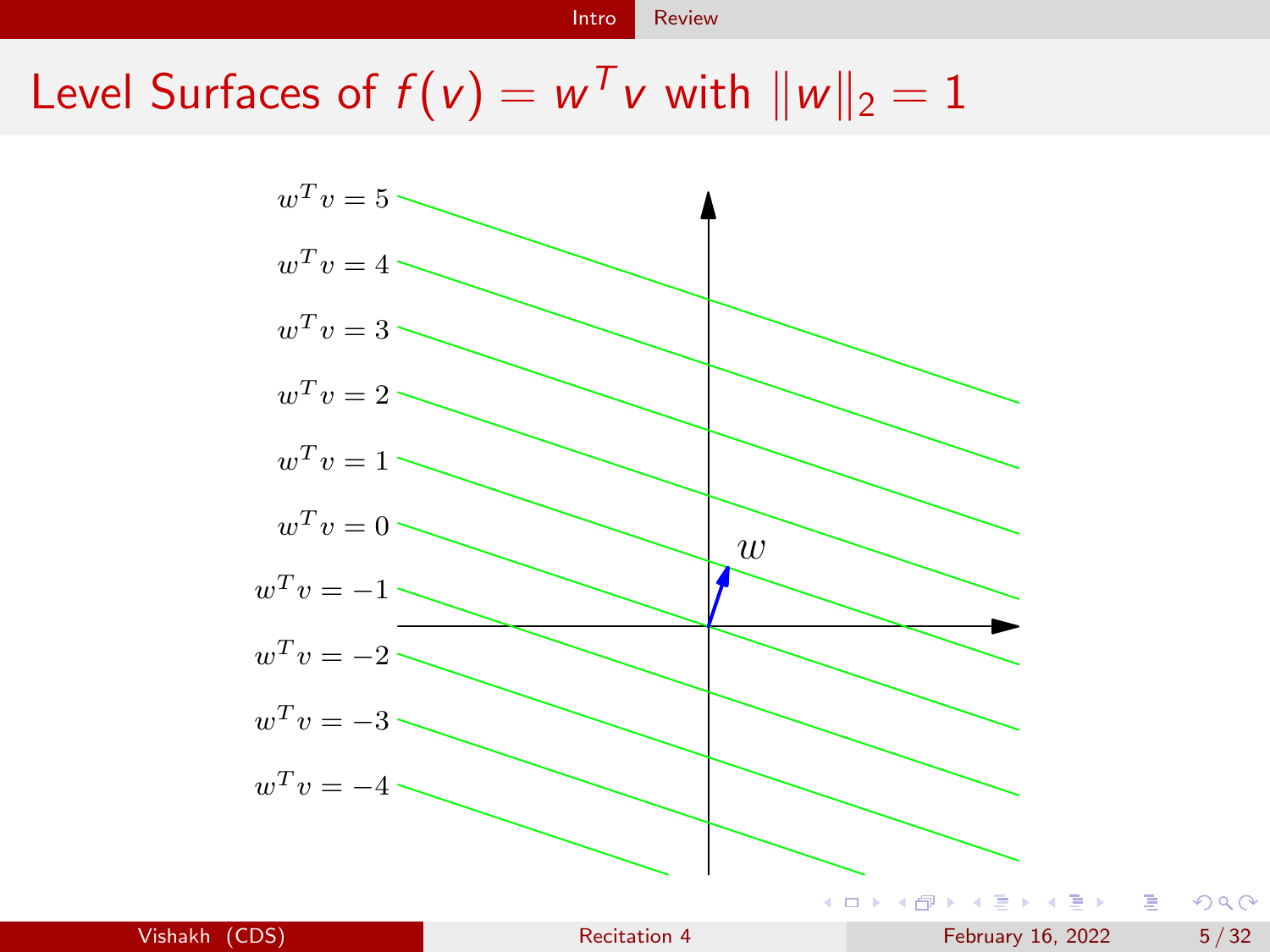# Sides of the Hyperplane  $w^T v = 15$



Vishakh (CDS) [Recitation 4](#page-0-0) Recitation 4 February 16, 2022 6/32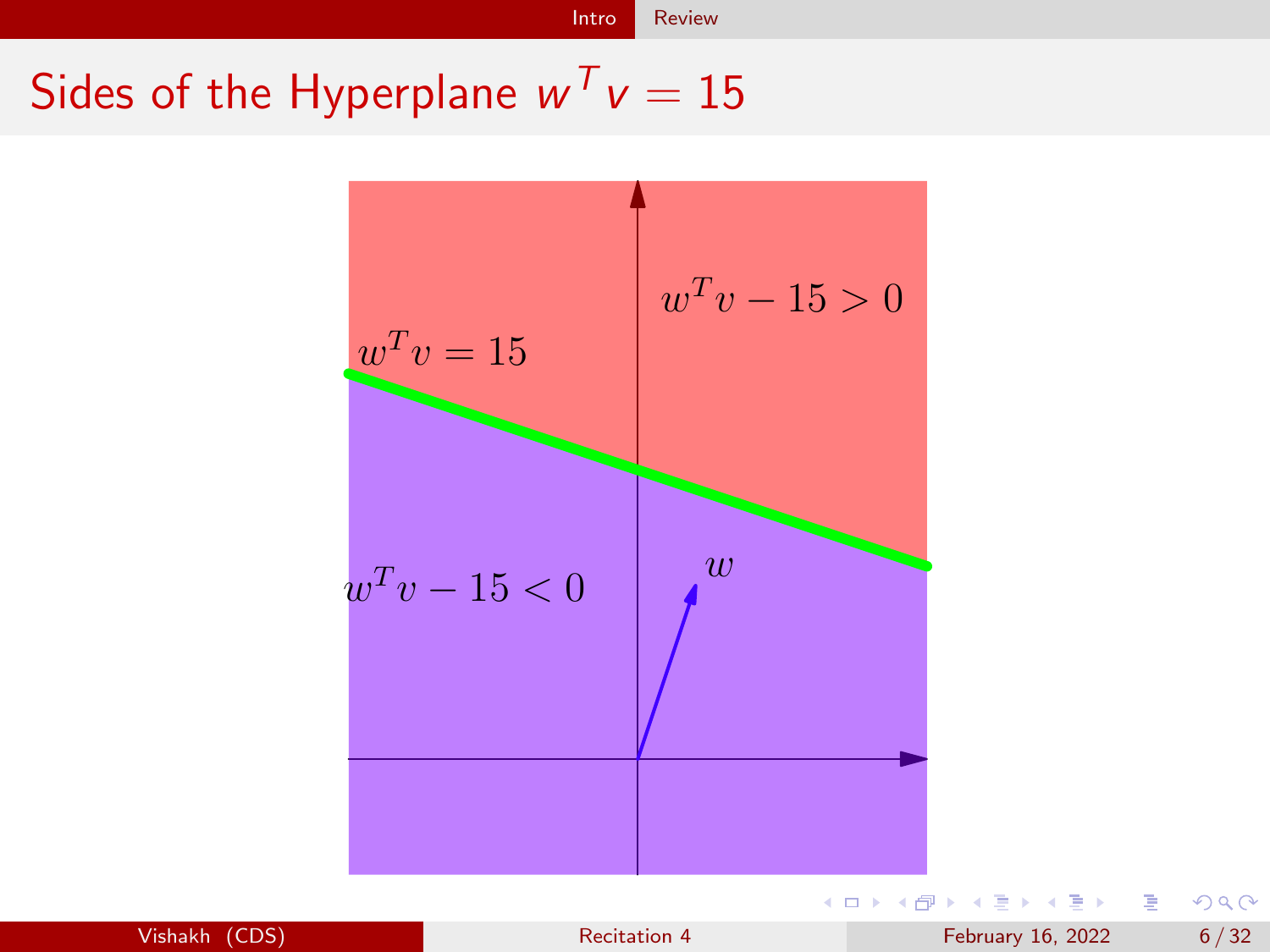Signed Distance from  $x_1, x_2$  to Hyperplane  $w^T v = 20$ 

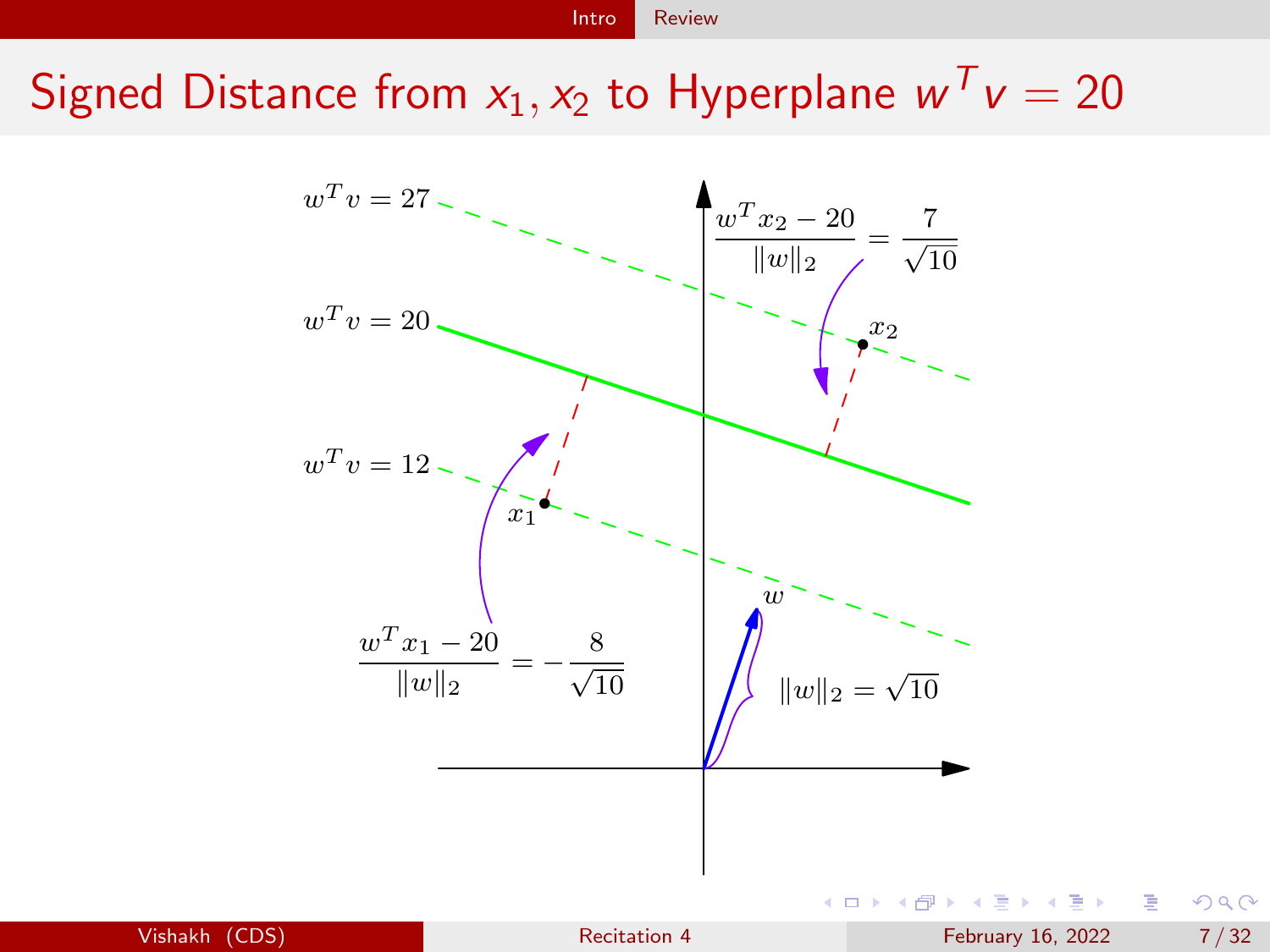# Linearly Separable

#### **Definition**

We say  $(x_i, y_i)$  for  $i = 1, ..., n$  are linearly separable if there is a  $w \in \mathbb{R}^d$ and  $a \in \mathbb{R}$  such that  $y_i(w^Tx_i + a) > 0$  for all  $i, y = \pm 1$ . The set  $\{v \in \mathbb{R}^d \mid w^T v + a = 0\}$  is called a separating hyperplane.

イロト イ押 トイヨ トイヨ トー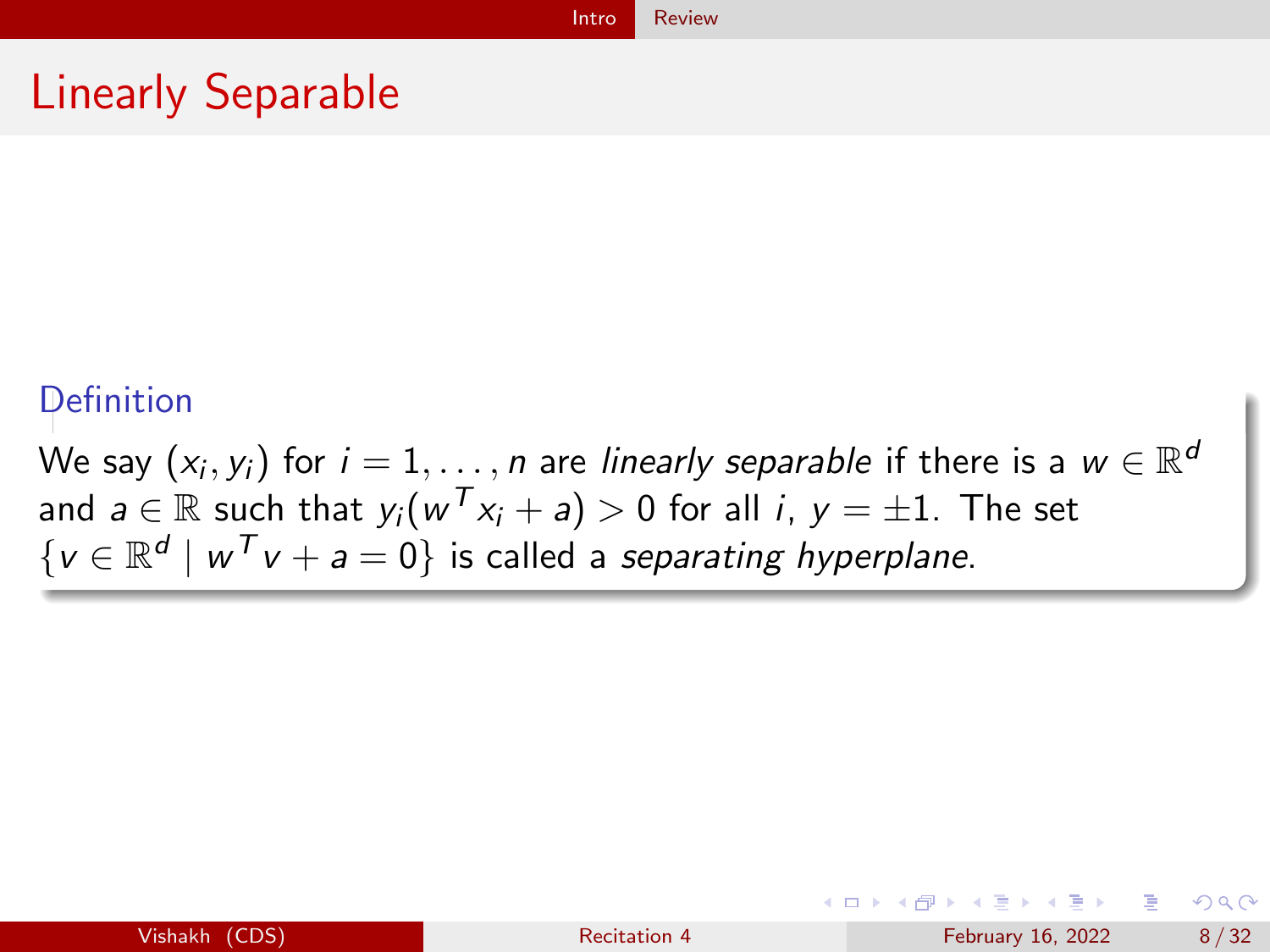# Linearly Separable Data

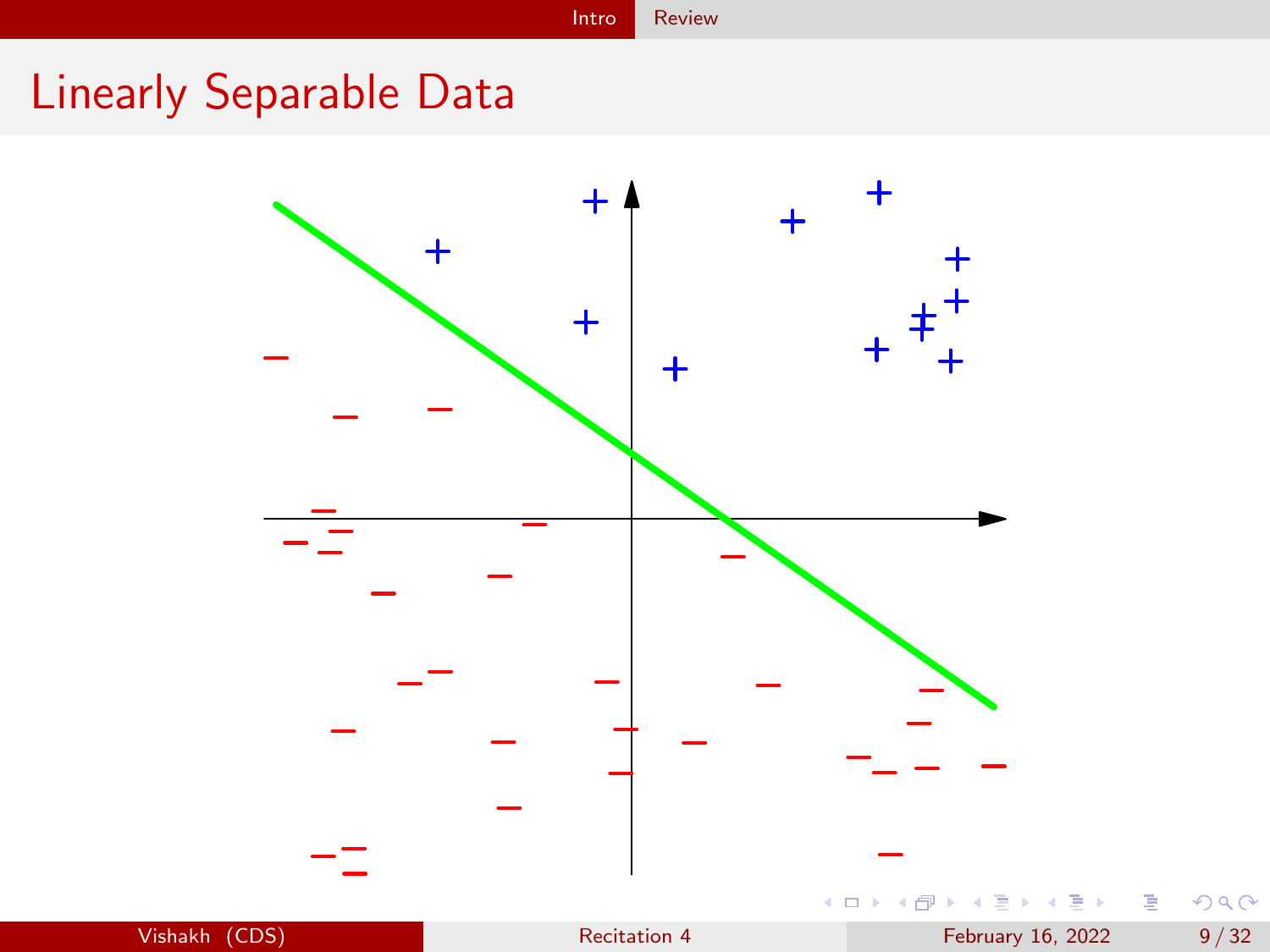#### [Intro](#page-3-0) [Review](#page-3-0)

# Many Separating Hyperplanes Exist

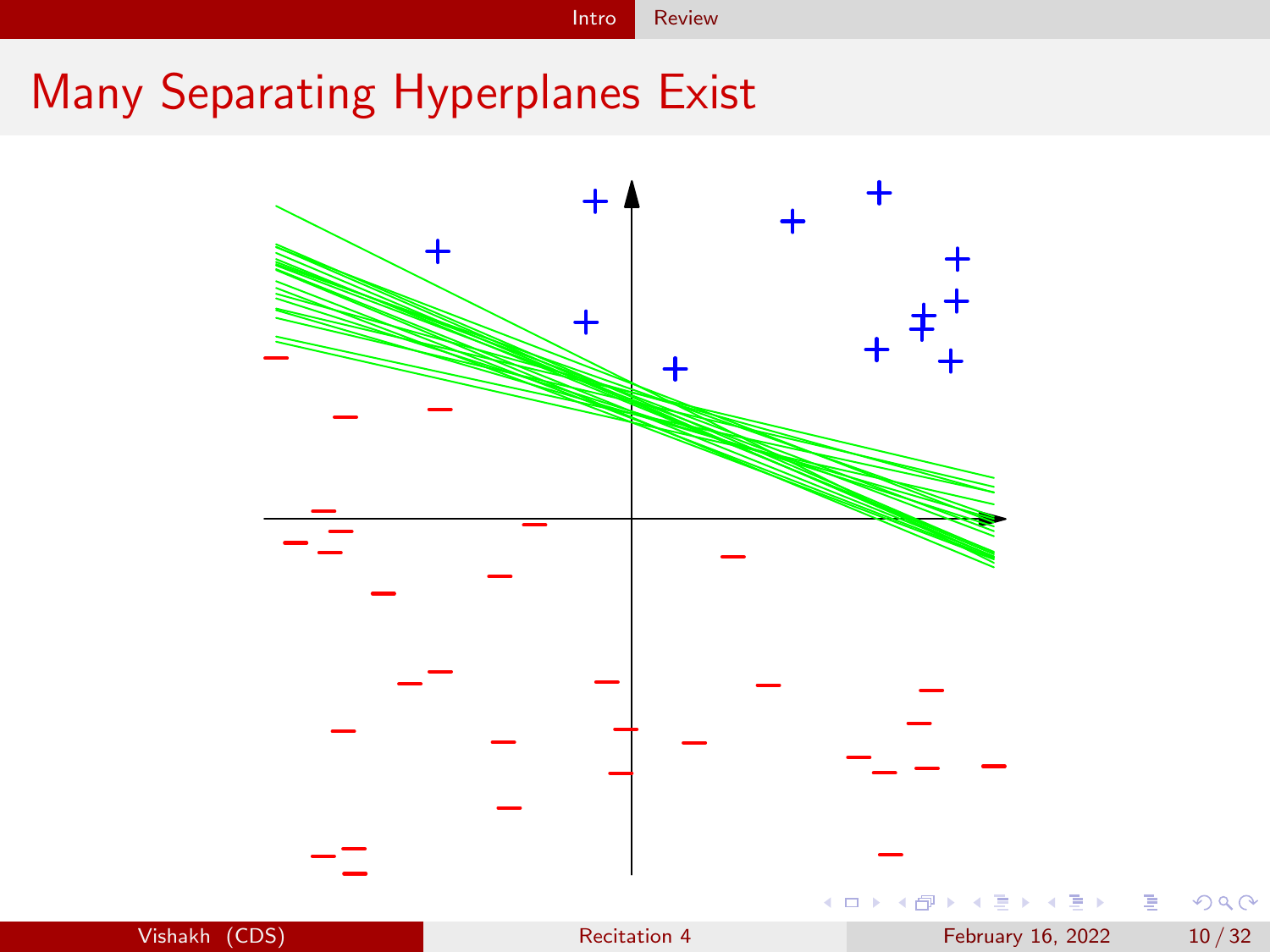[Intro](#page-3-0) [Review](#page-3-0)

## Maximum Margin Separating Hyperplane

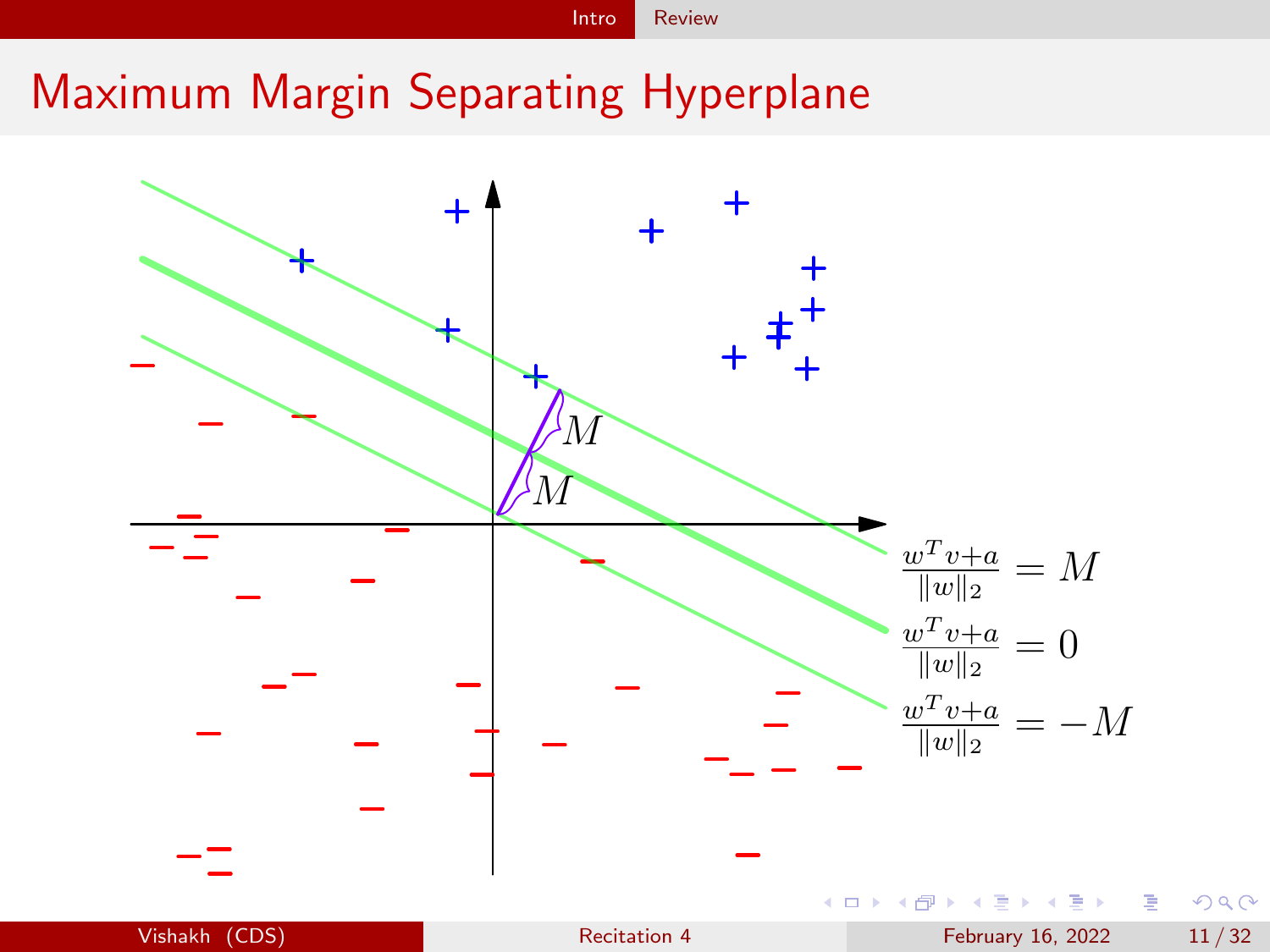#### <span id="page-11-0"></span>Maximizing the Margin

We can rewrite this in a more standard form:

$$
\begin{array}{ll}\text{maximize}_{w,a,M} & M\\ \text{subject to} & \frac{y_i(w^T x_i + a)}{\|w\|_2} \geq M \quad \text{for all } i. \end{array}
$$

Let's fix the norm  $||w||_2$  to  $1/M$  to obtain:

maximize 
$$
\frac{1}{\|w\|_2}
$$
  
subject to  $y_i(w^Tx_i + b) \ge 1$  for all *i*

It's equivalent to solving the minimization problem

minimize 
$$
\frac{1}{2} ||w||_2^2
$$
  
subject to  $y_i(w^Tx_i + b) \ge 1$  for all *i*

目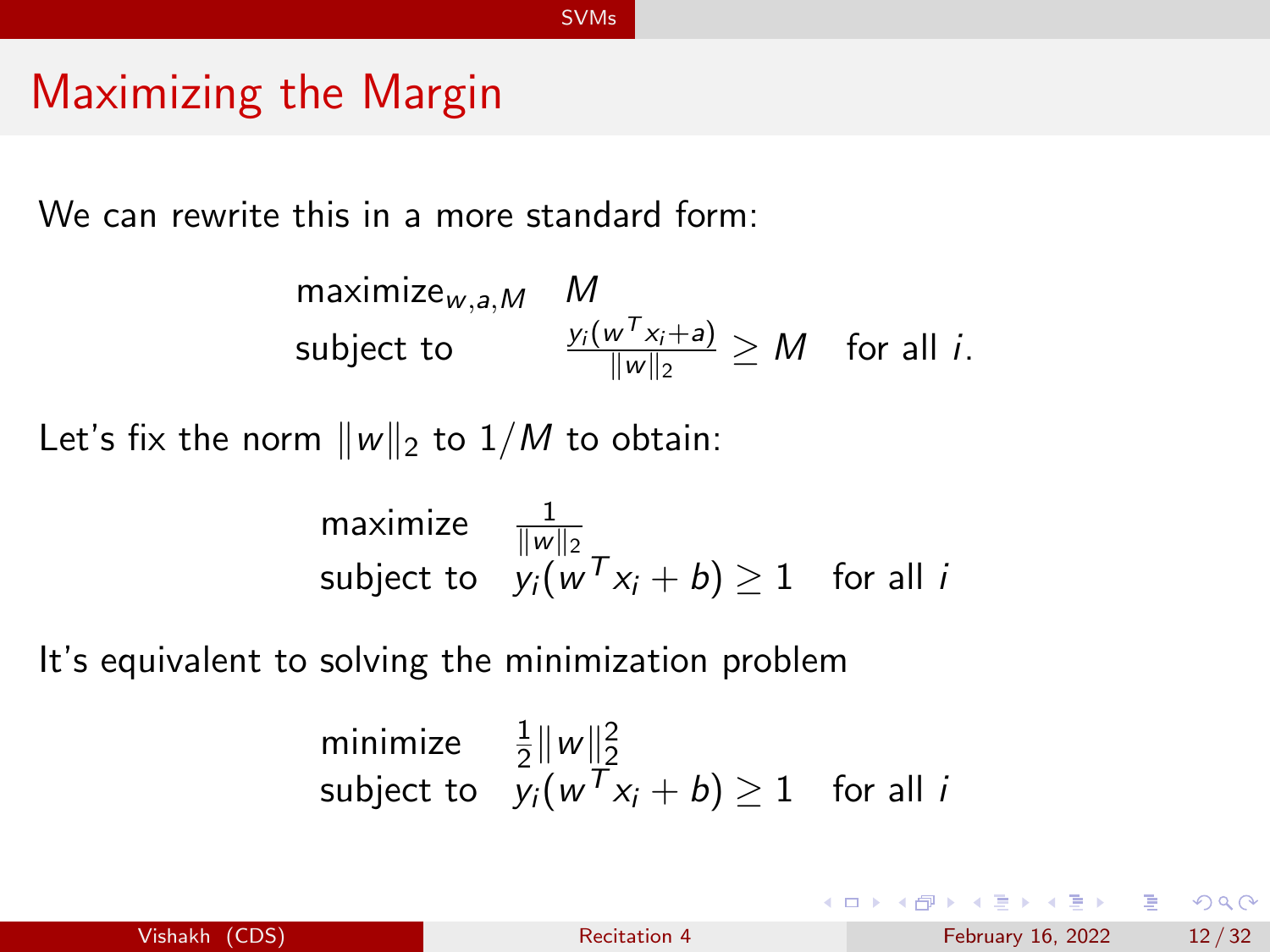# Soft Margin SVM (unlabeled points have  $\xi_i = 0$ )

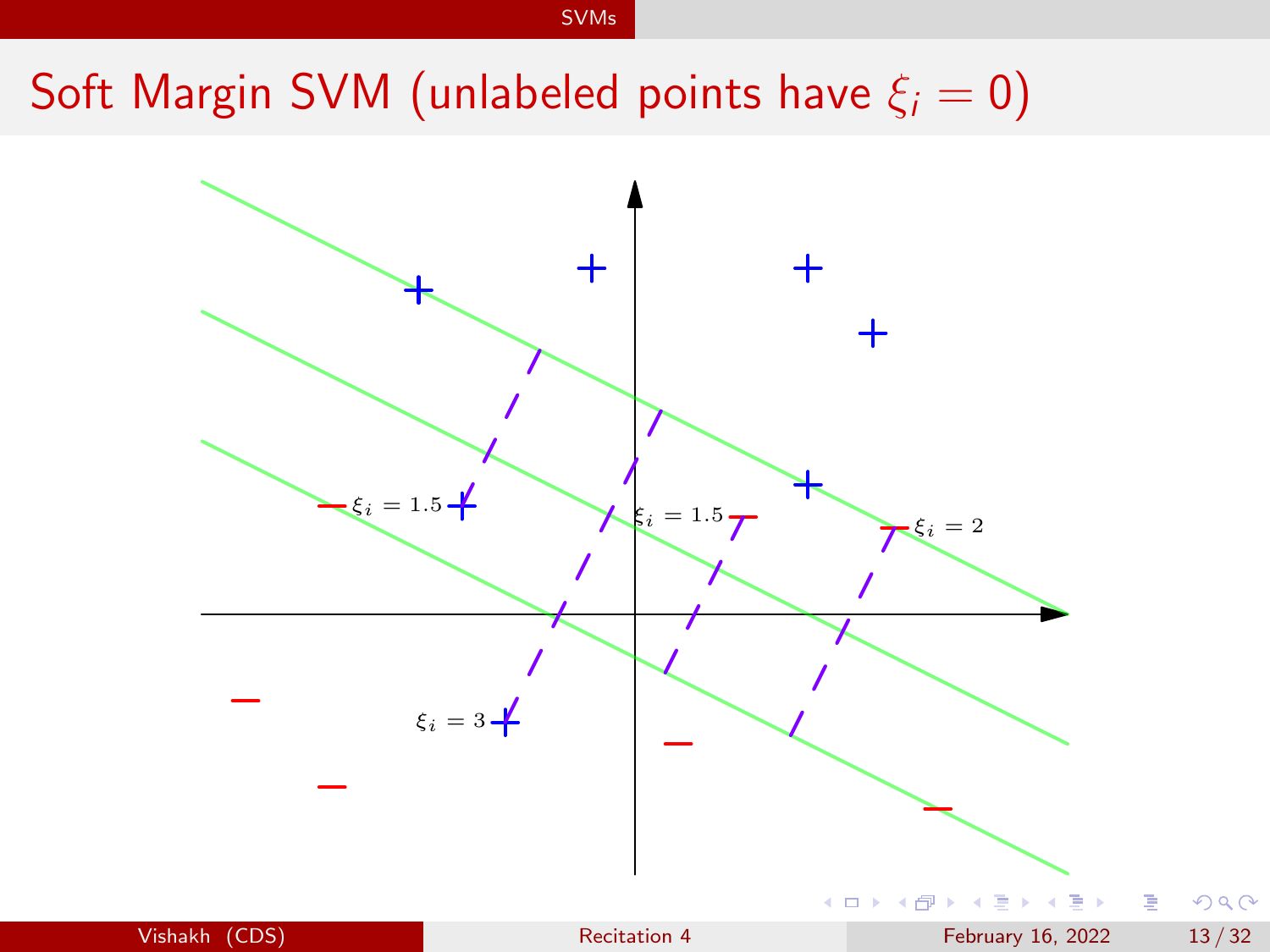#### Soft Margin SVM

Introduce slack variables:

minimize 
$$
\frac{1}{2} ||w||_2^2 + \frac{C}{n} \sum_{i=1}^n \xi_i
$$
  
subject to  $y_i(w^Tx_i + b) \ge 1 - \xi_i$  for all  $i$   
 $\xi_i \ge 0$  for all  $i$ 

- If  $\xi_i = 0 \forall i$ , it's reduced to hard SVM.
- If  $\xi_i > 0$ , we have misclassified an example i.e. it is on the wrong side of the hyperplane
- C controls the penalty for each misclassfication.

G.  $\Omega$ 

イロト イ押 トイヨ トイヨ トー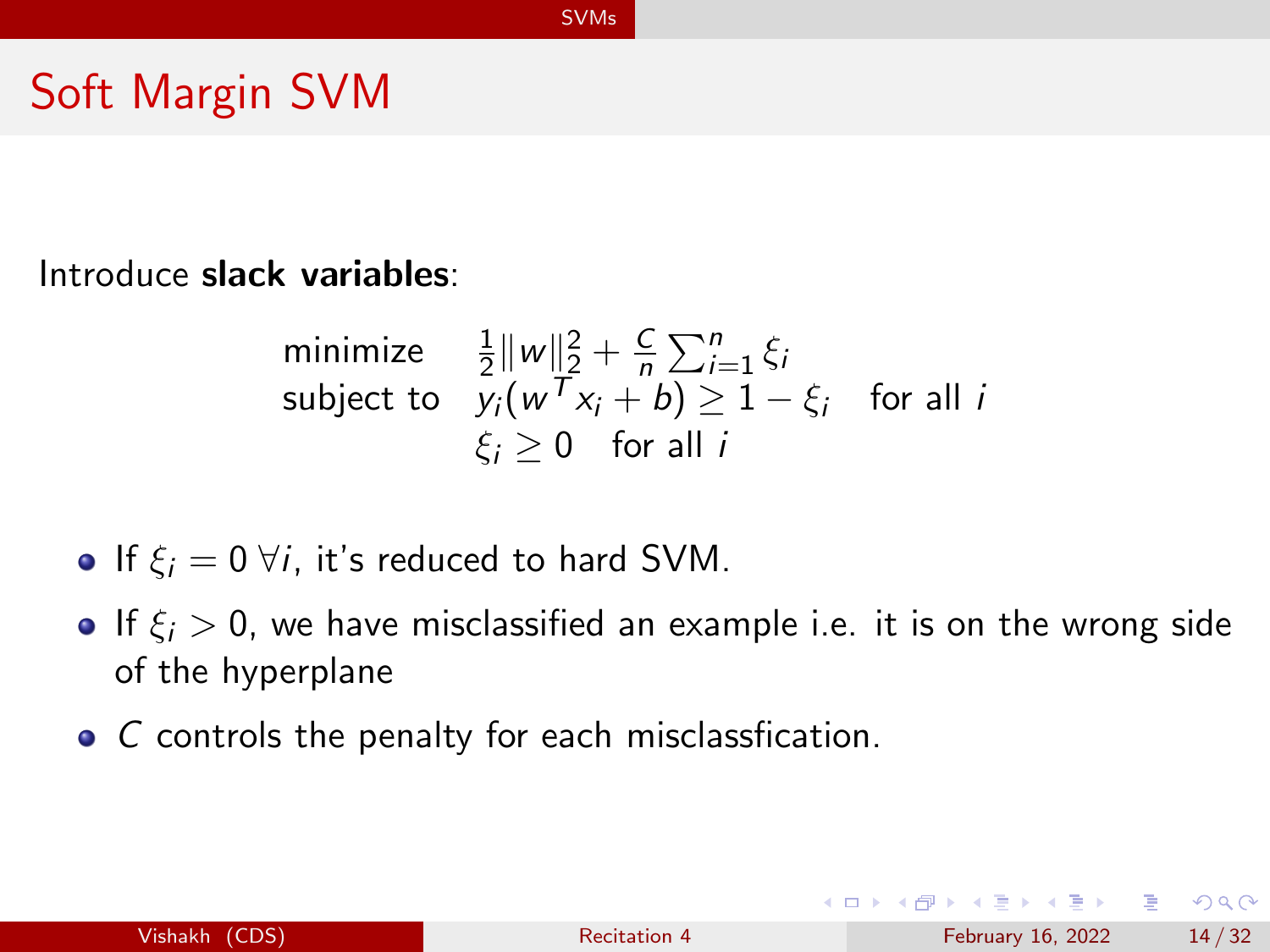# Soft Margin SVM (unlabeled points have  $\xi_i = 0$ )

- **1** If your data is linearly separable, which SVM (hard margin or soft margin) would you use?
- 2 Consider the optimization problem:

minimize<sub>w,a,\xi</sub> 
$$
\frac{C}{n} \sum_{i=1}^{n} \xi_i
$$
  
subject to  $y_i(w^T x_i + a) \ge 1 - \xi_i$  for all  $i$   
 $\xi_i \ge 0$  for all  $i$ .  
 $||w||_2^2 \le r^2$ 

| Vishakh (CDS) |  |  |
|---------------|--|--|
|               |  |  |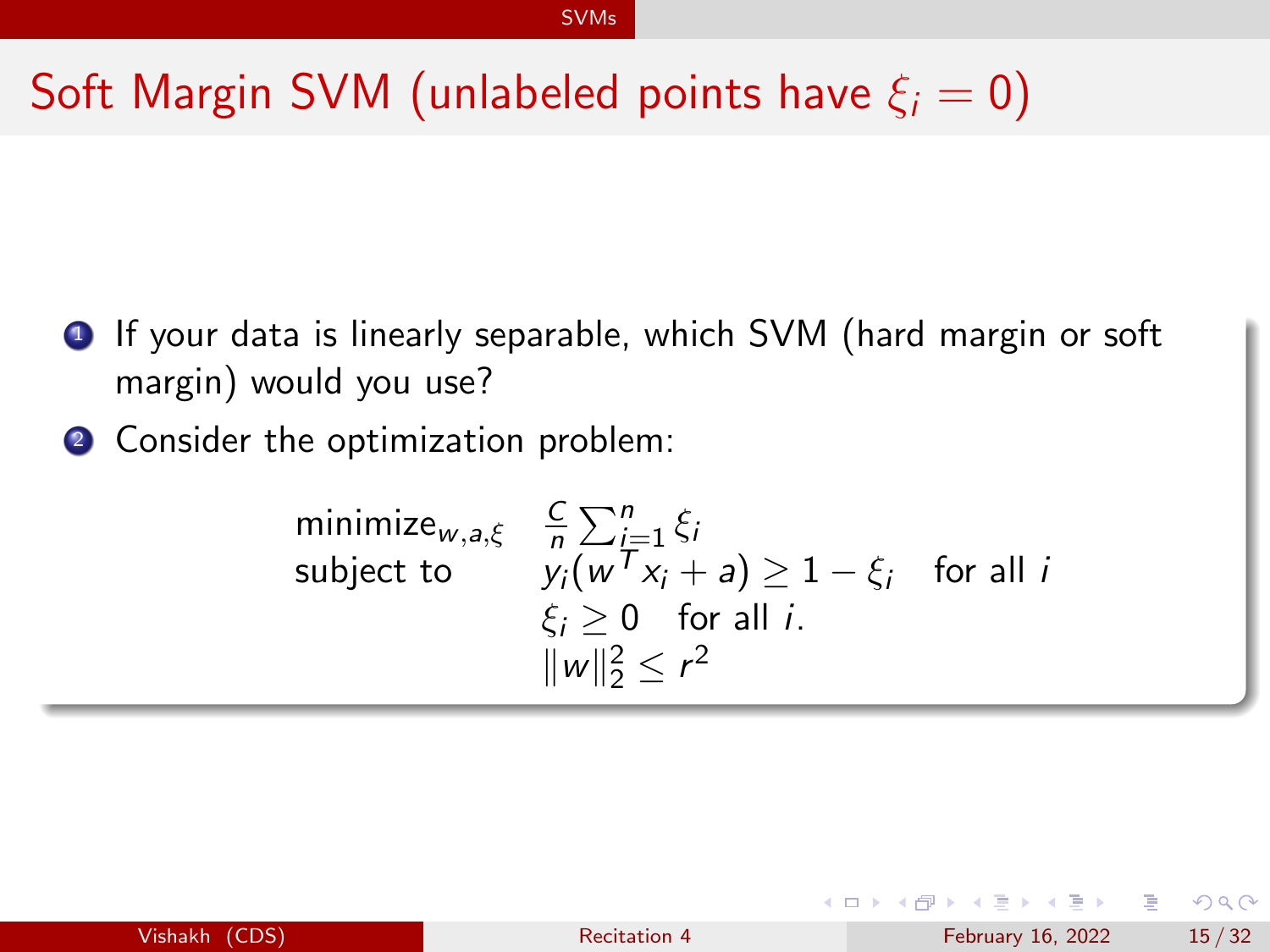## Optimize Over Cases Where Margin Is At Least 1/r



| Vishakh |  | (CDS) |
|---------|--|-------|
|         |  |       |

Э× э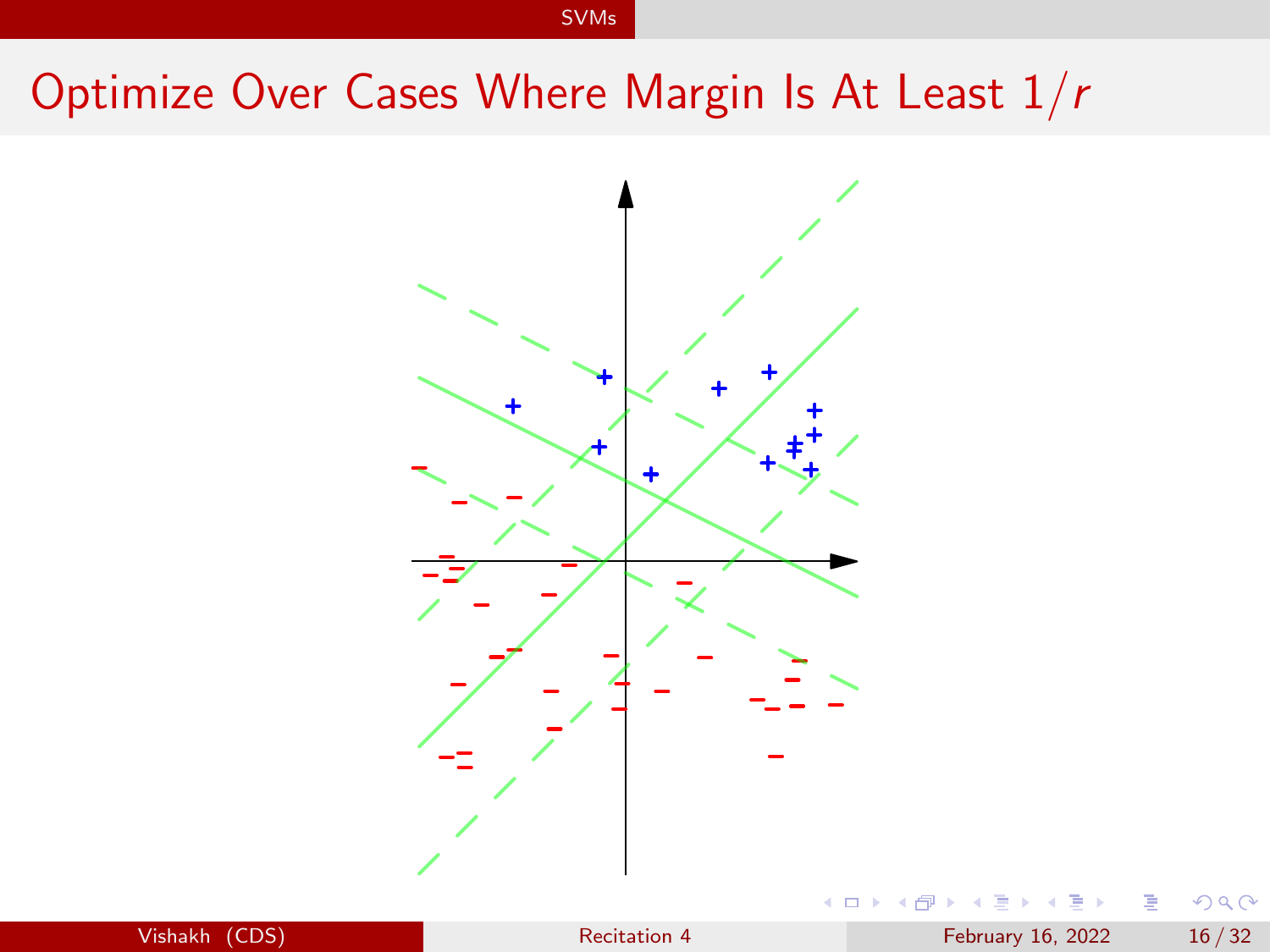# Overfitting: Tight Margin With No Misclassifications

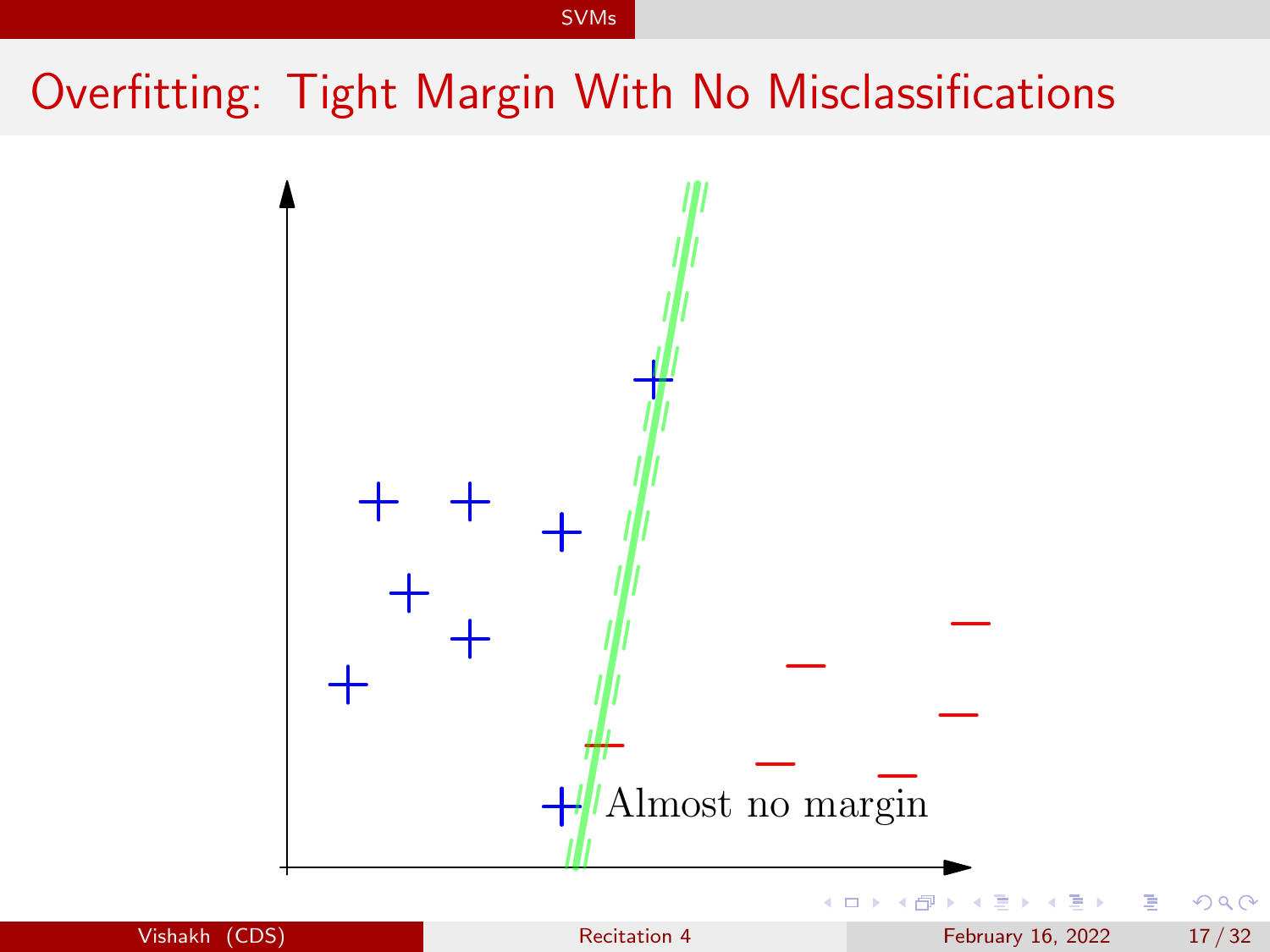# Training Error But Large Margin

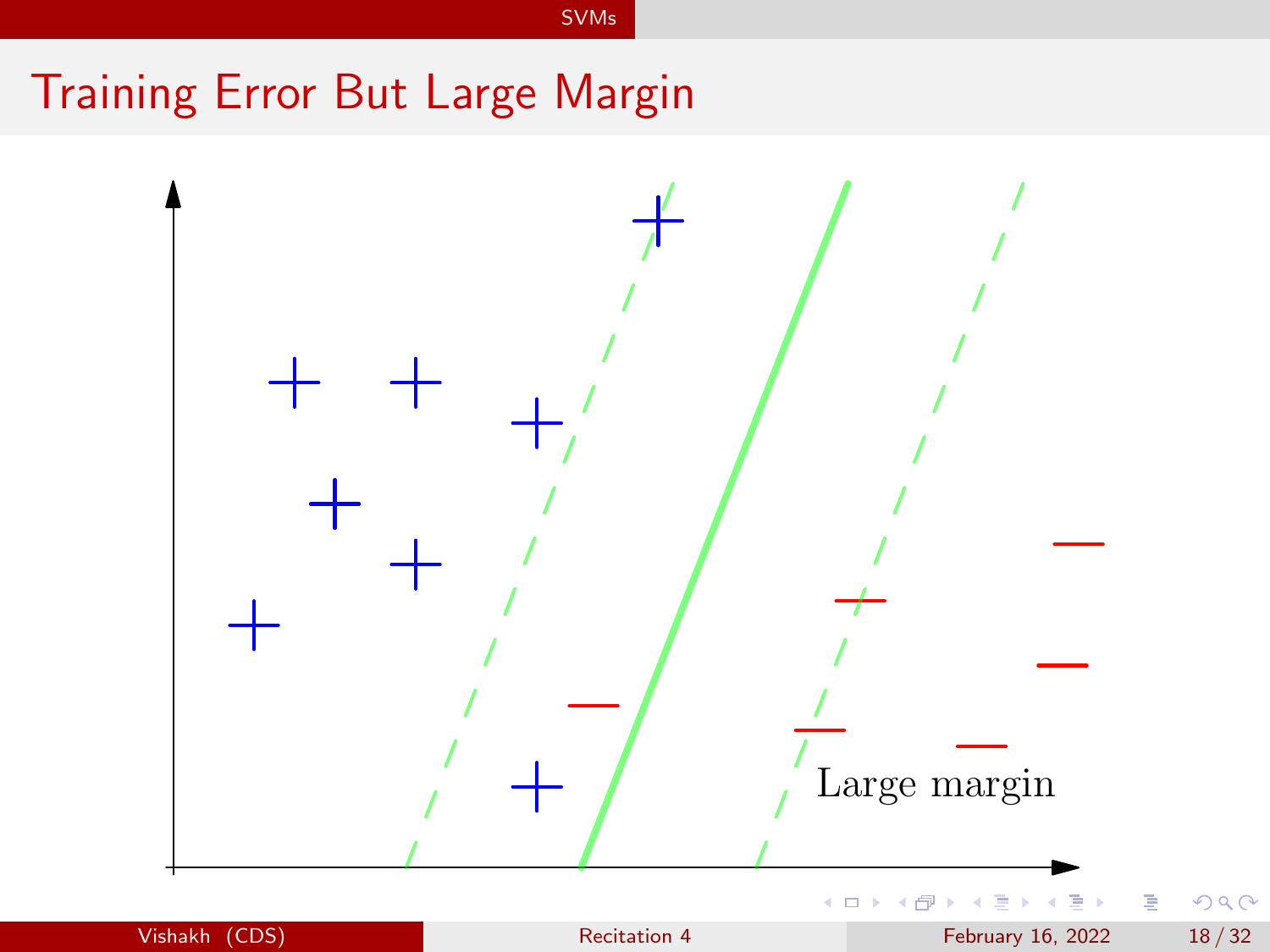# <span id="page-18-0"></span>SVM Lagrange Multipliers

#### Primal

minimize 
$$
\frac{1}{2}||w||^2 + \frac{C}{n}\sum_{i=1}^n \xi_i
$$
  
subject to  $-\xi_i \le 0$  for  $i = 1, ..., n$   

$$
(1 - y_i[w^T x_i + b]) - \xi_i \le 0
$$
 for  $i = 1, ..., n$ 

| Vishakh (CDS) |  |  |
|---------------|--|--|
|               |  |  |

重

 $299$ 

 $4$  ロ }  $4$   $\overline{m}$  }  $4$   $\overline{m}$  }  $4$   $\overline{m}$  }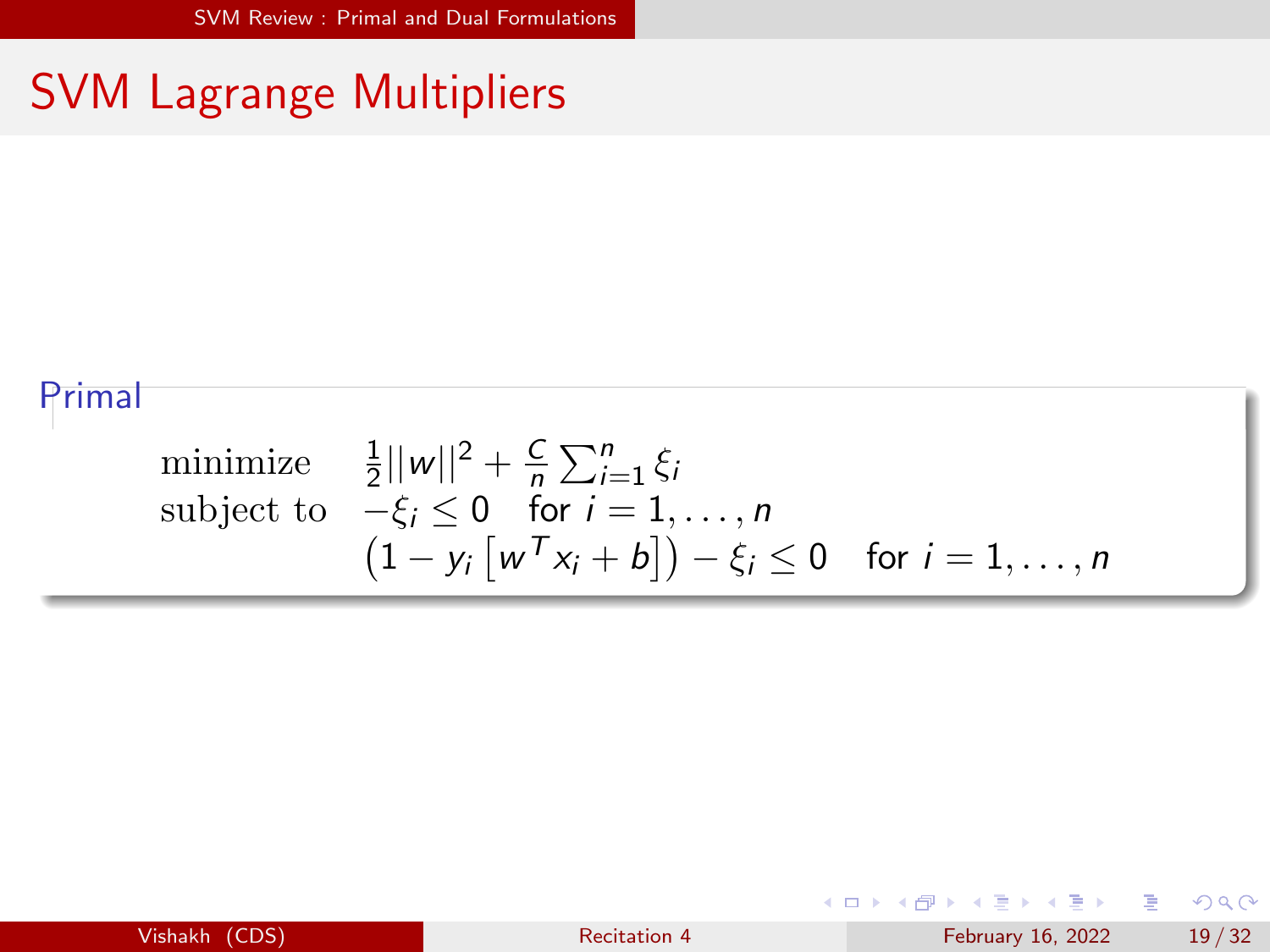# SVM Lagrange Multipliers

#### Primal

minimize 
$$
\frac{1}{2}||w||^2 + \frac{C}{n}\sum_{i=1}^{n}\xi_i
$$
  
subject to  $-\xi_i \le 0$  for  $i = 1, ..., n$   
 $(1 - y_i[w^Tx_i + b]) - \xi_i \le 0$  for  $i = 1, ..., n$ 

Subgradient Descent (HW 3)

**← ロ → → ← 何 →** 

重

 $299$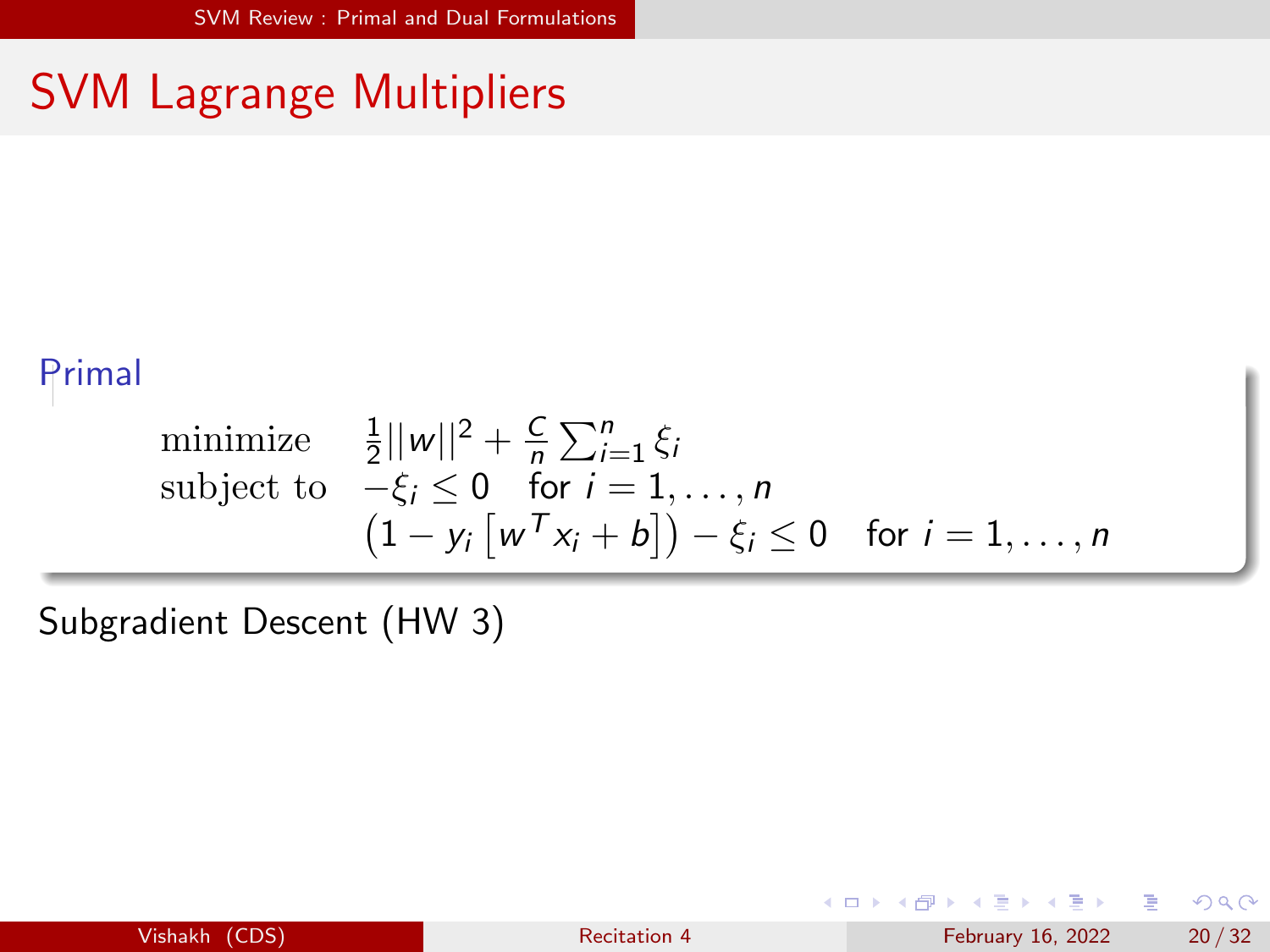# SVM Lagrange Multipliers

#### Dual

$$
L(w, b, \xi, \alpha, \lambda) = \frac{1}{2} ||w||^2 + \frac{C}{n} \sum_{i=1}^n \xi_i
$$
  
+ 
$$
\sum_{i=1}^n \alpha_i (1 - y_i [w^T x_i + b] - \xi_i) + \sum_{i=1}^n \lambda_i (-\xi_i)
$$

| Lagrange Multiplier | Constraint                       |
|---------------------|----------------------------------|
|                     |                                  |
| $\alpha$            | $-y_i \mid w' \mid x_i + b \mid$ |

| Vishakh (CDS) |  |  |
|---------------|--|--|
|               |  |  |
|               |  |  |
|               |  |  |
|               |  |  |

重

 $299$ 

K ロト K 御 ト K 君 ト K 君 K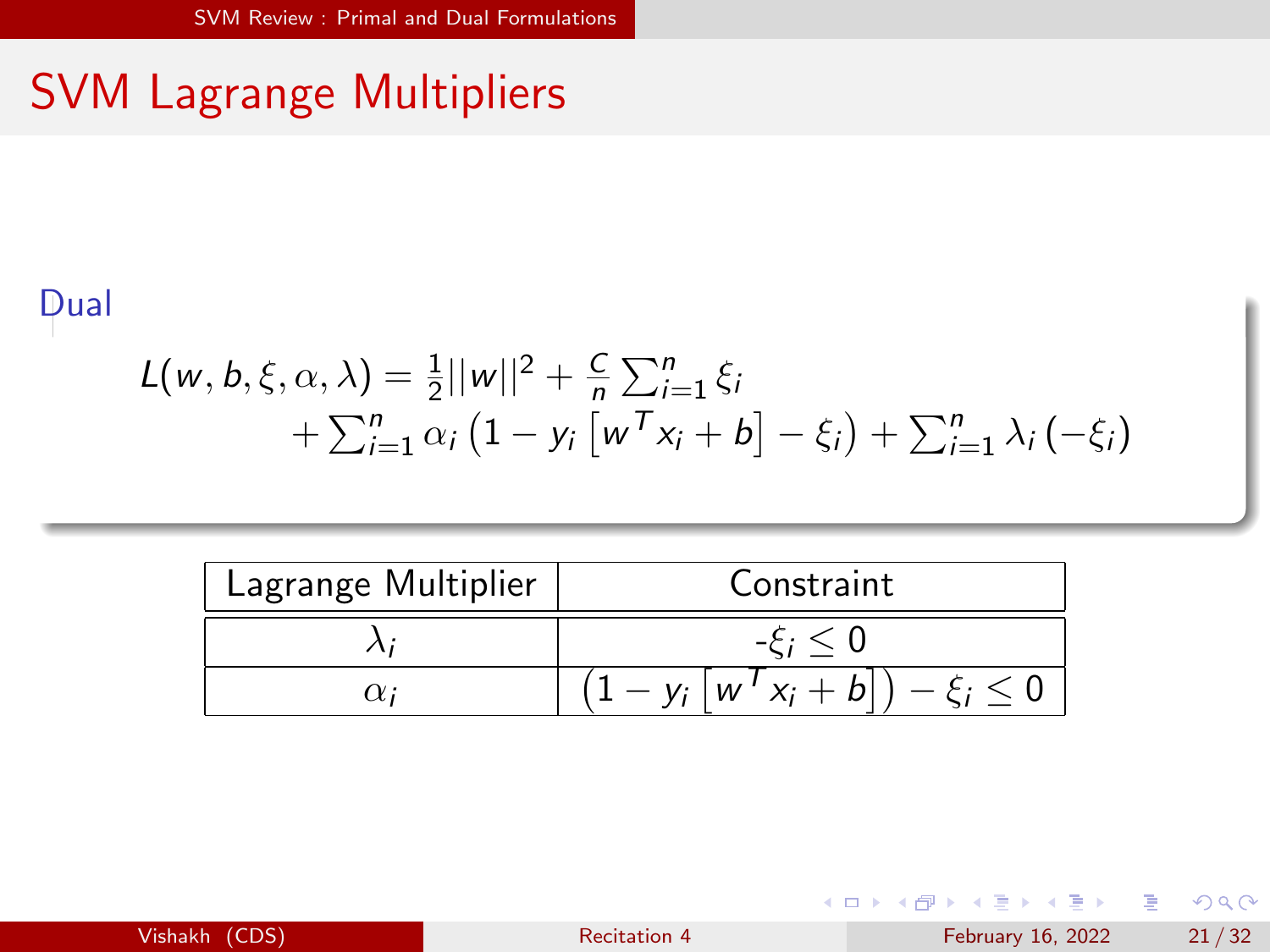- By Slater's conditions, we have strong duality (Convex Optimization  $+$  Affine Constraints  $+$  Feasibility)
- We can draw some insights from complementary slackness.
	- If  $x^*$  is primal optimal and  $\lambda^*$  is dual optimal,  $f_0(x^*) = g(\lambda^*)$
	- $f_0(x^*) = g(\lambda^*) = f_0(x^*) + \sum_{i=1}^m \lambda_i^* f_i(x^*)$
	- Each term in sum  $\sum_{i=1}^{m} \lambda_i^* f_i(x^*)$  must actually be 0.
	- That is  $\lambda_i > 0 \implies f_i(x^*) = 0$  and  $f_i(x^*) < 0 \implies \lambda_i = 0$   $\forall i$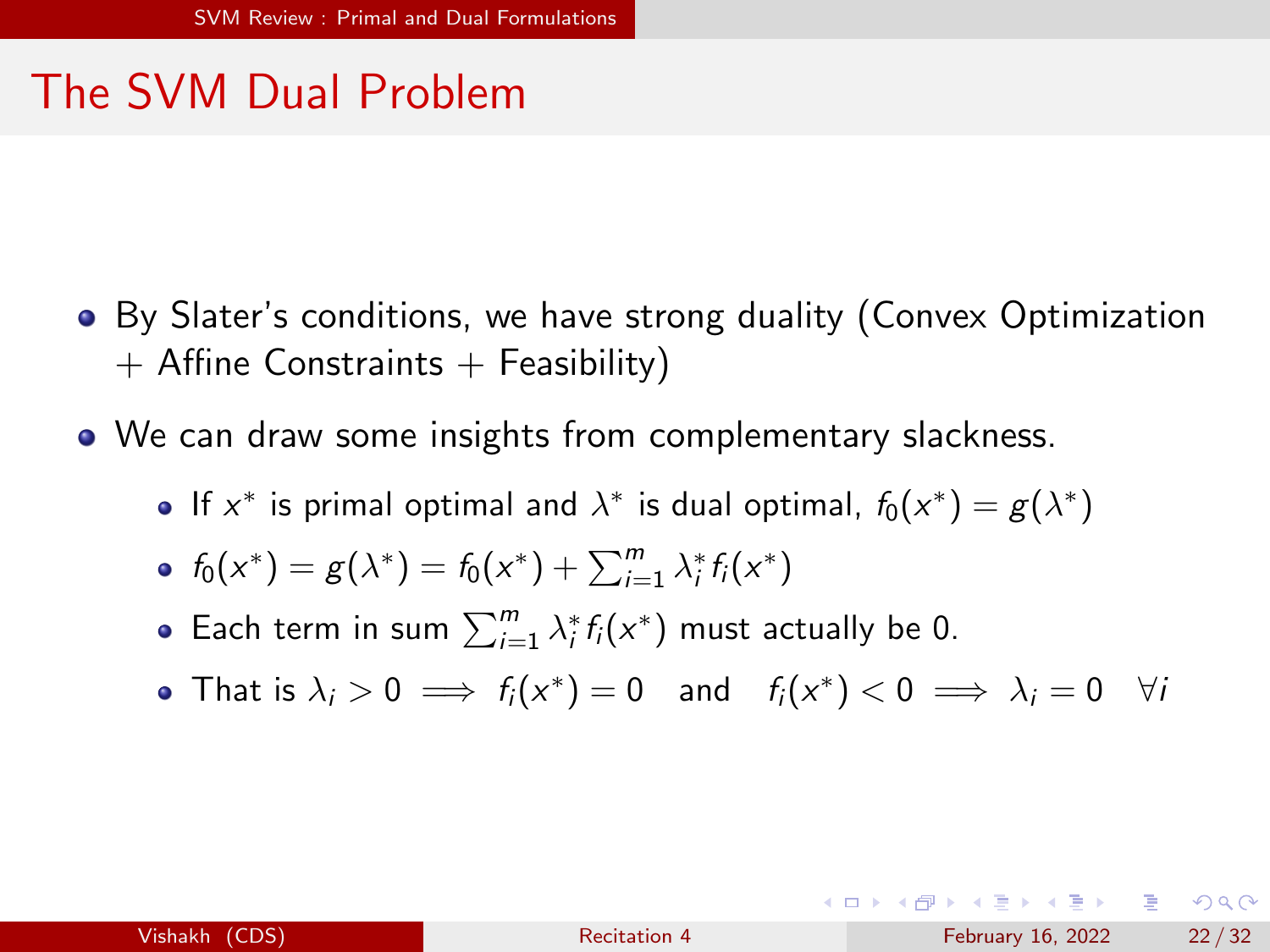We found the SVM dual problem can be written as::

$$
\sup_{\alpha} \qquad \sum_{i=1}^{n} \alpha_i - \frac{1}{2} \sum_{i,j=1}^{n} \alpha_i \alpha_j y_i y_j x_j^T x_i
$$
\n
$$
\text{s.t.} \qquad \sum_{i=1}^{n} \alpha_i y_i = 0
$$
\n
$$
\alpha_i \in \left[0, \frac{c}{n}\right] \quad i = 1, \dots, n.
$$

(First order conditions on the Lagrangian)

| Vishakh (CDS) |  |
|---------------|--|
|               |  |

4 ロ ▶ (母

 $299$ 

э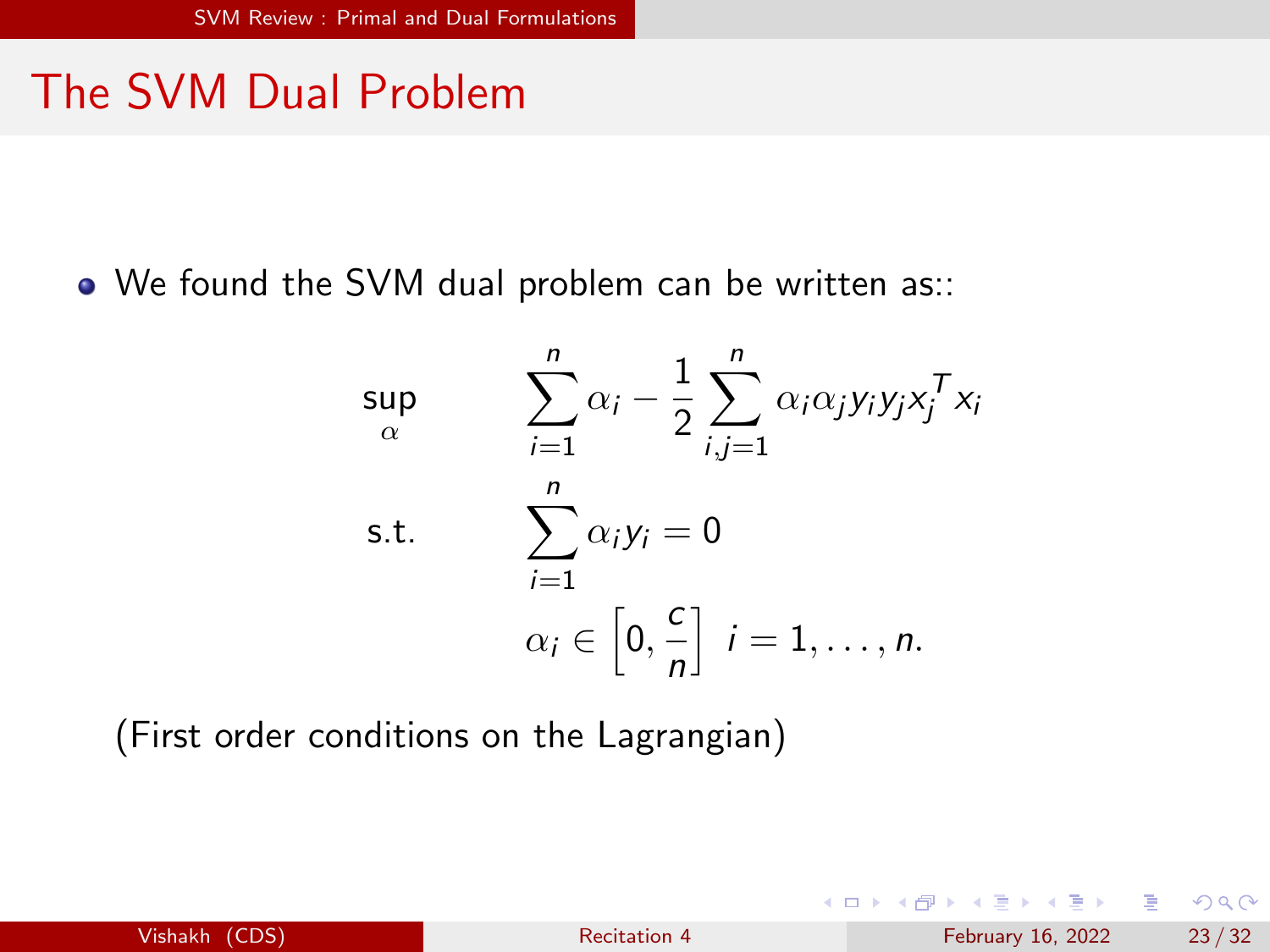• We found the SVM dual problem can be written as::

$$
\sup_{\alpha} \qquad \sum_{i=1}^{n} \alpha_i - \frac{1}{2} \sum_{i,j=1}^{n} \alpha_i \alpha_j y_i y_j x_j^T x_i
$$
\n
$$
\text{s.t.} \qquad \sum_{i=1}^{n} \alpha_i y_i = 0
$$
\n
$$
\alpha_i \in \left[0, \frac{c}{n}\right] \quad i = 1, \dots, n.
$$

- Given solution  $\alpha^*$  to the dual problem, primal solution is  $w^* = \sum_{i=1}^n \alpha_i^* y_i x_i.$ 
	- $\alpha_i^*,y_i$  is scalar, so the optimum solution is in the span of the input examples

G.  $\Omega$ 

イロト イ母 トイヨ トイヨ トー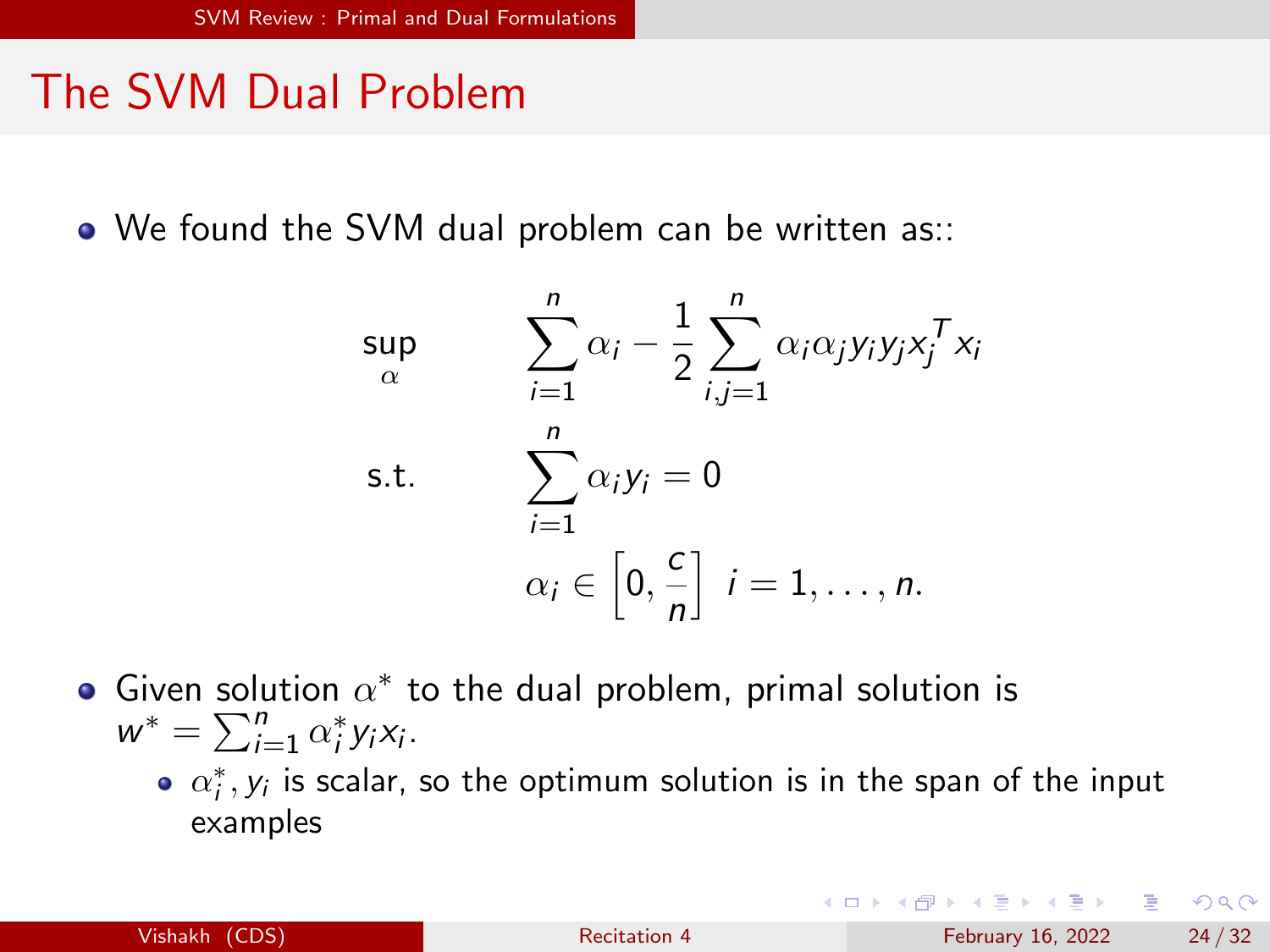• We found the SVM dual problem can be written as::

$$
\sup_{\alpha} \qquad \sum_{i=1}^{n} \alpha_i - \frac{1}{2} \sum_{i,j=1}^{n} \alpha_i \alpha_j y_i y_j x_j^T x_i
$$
\n
$$
\text{s.t.} \qquad \sum_{i=1}^{n} \alpha_i y_i = 0
$$
\n
$$
\alpha_i \in \left[0, \frac{c}{n}\right] \quad i = 1, \dots, n.
$$

Given solution  $\alpha^*$  to the dual problem, primal solution is  $w^* = \sum_{i=1}^n \alpha_i^* y_i x_i.$ 

We also know that  $\alpha_i^* \in [0, \frac{c}{n}]$  $\frac{c}{n}$ ], which is the 'weight' associated with each example. So C controls max weight on each example.

 $\Omega$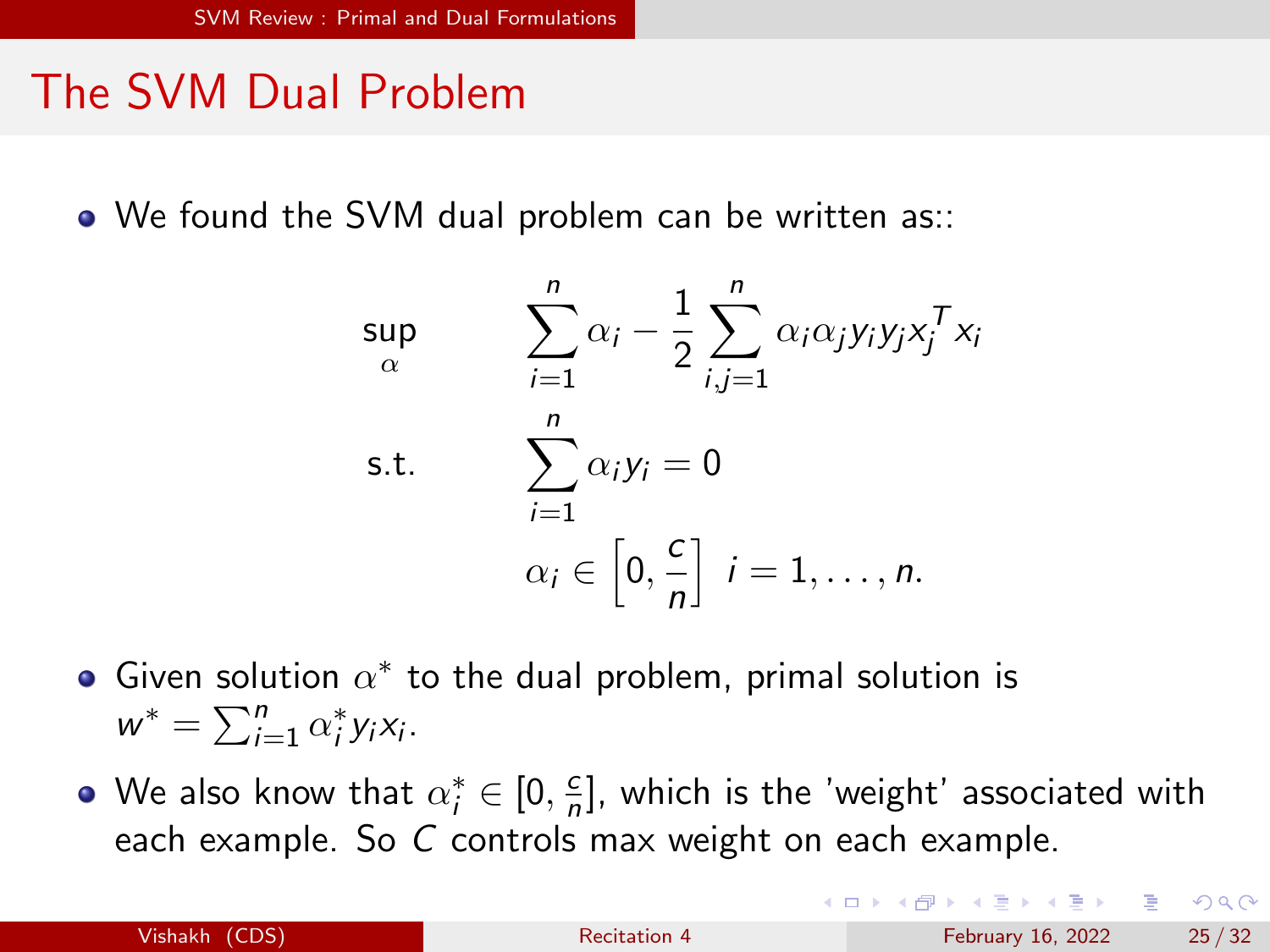## Support Vectors and The Margin

- Recall "**slack variable**"  $\xi^* = max(0, 1 y_i f^*(x_i))$  is the hinge loss on  $(x_i, y_i)$ .
- $\mathsf{Suppose}\; \xi^* = \mathsf{0},$
- Then  $y_i(f^*(x_i)) \geq 1$ 
	- $\bullet$  "on the margin"  $(=1)$  or
	- "on the good side"  $(> 1)$

 $QQ$ 

イロト イ押 トイヨ トイヨ トーヨ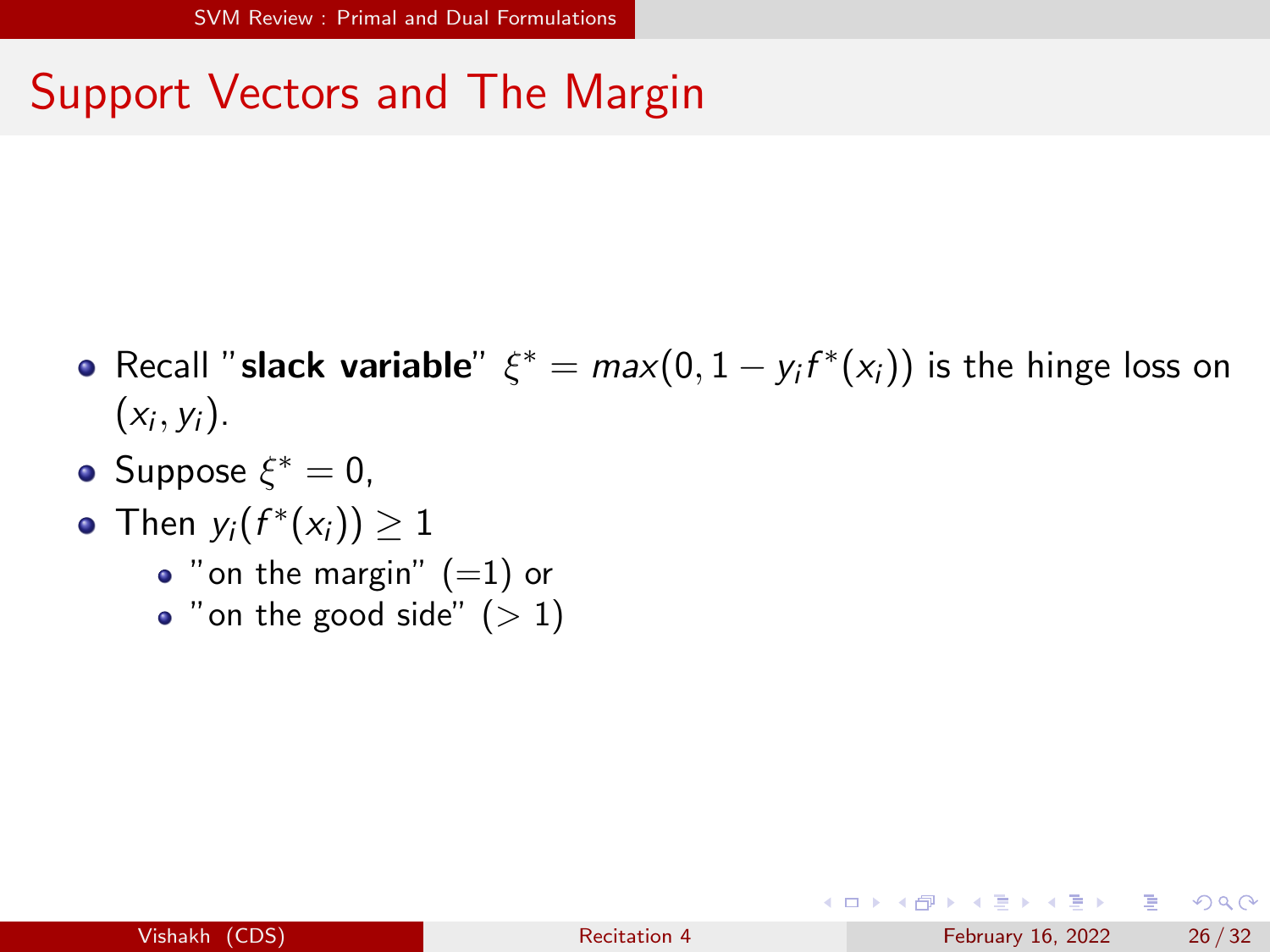## <span id="page-26-0"></span>Complementary Slackness Conditions

• Recall our primal constraints and Lagrange multipliers:

| Lagrange Multiplier | Constraint                         |
|---------------------|------------------------------------|
|                     | $-\xi_i < 0$                       |
| $\alpha$            | $(1 - y_i f(x_i)) - \xi_i) \leq 0$ |

By strong duality, we must have complementary slackness. Each of  $\sum_{i=1}^m \lambda_i^* f_i(x^*)$  must be 0:

$$
\alpha_i^*(1 - y_i f^*(x_i) - \xi_i^*) = 0
$$

$$
\lambda_i^* \xi_i^* = \left(\frac{c}{n} - \alpha_i^*\right) \xi_i^* = 0
$$

Recall first order condition  $\nabla_{\xi_i} L = 0$  gave us  $\lambda_i^* = \frac{c}{n} - \alpha_i^*$ 

| <b>Vishakh</b> |  | (CDS) |
|----------------|--|-------|
|                |  |       |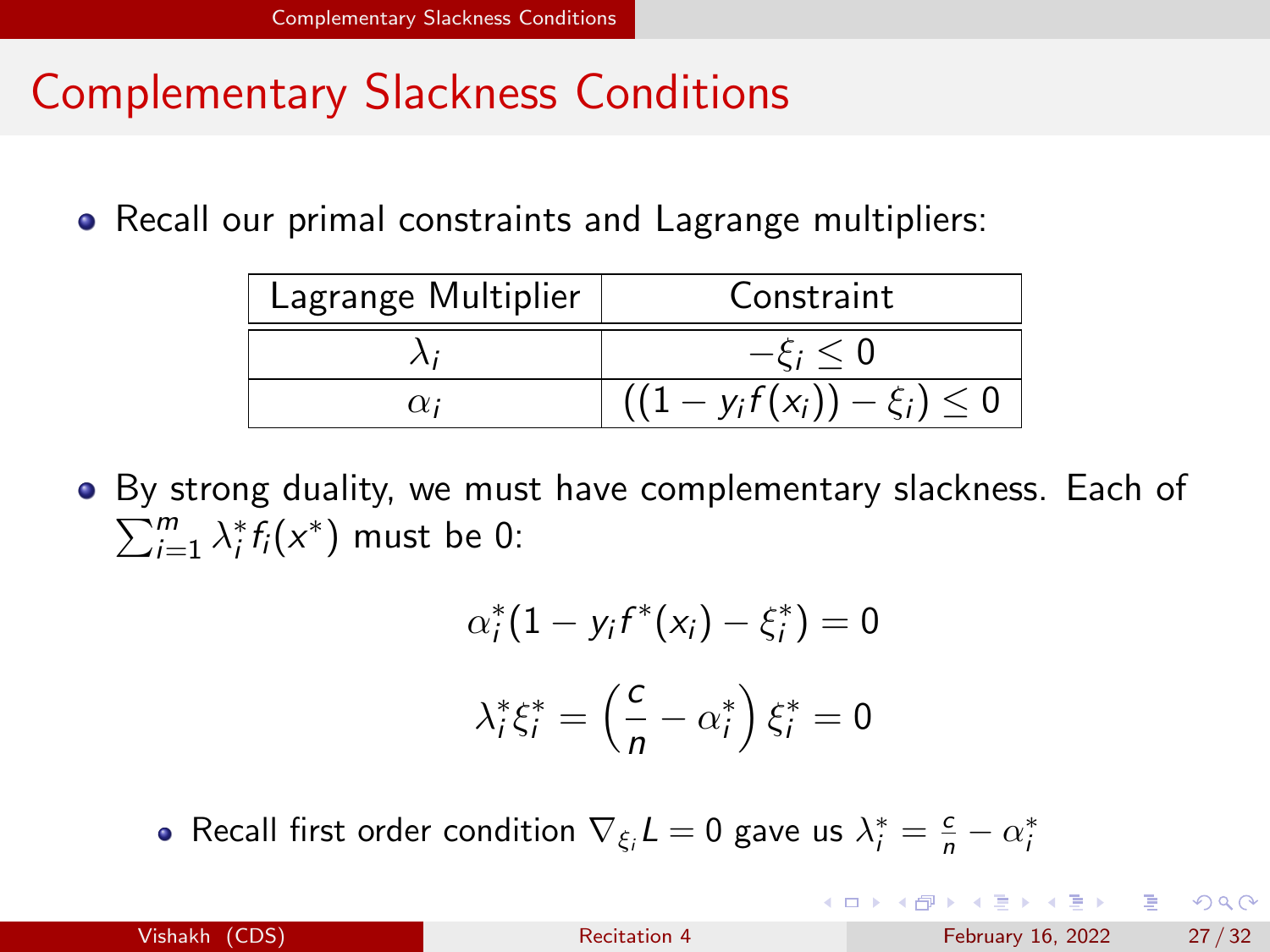#### <span id="page-27-0"></span>Consequences of Complementary Slackness

α

• By strong duality, we must have complementary slackness:

$$
x_i^*(1 - y_i f^*(x_i) - \xi_i^*) = 0
$$

$$
\left(\frac{c}{n} - \alpha_i^*\right) \xi_i^* = 0
$$

- if  $y_{i}f^{*}(x_{i})>1,$  then you're on the right side of the margin i.e slack  $\xi_i^* = 0$  and we get  $\alpha_i^* = 0$
- if  $y_{i}f^{*}(x_{i}) < 1$ , then a misclassification has occurred and slack  $\xi_i^* > 0$ , so  $\alpha_i^* = \frac{c}{n}$ n

 $\Omega$ 

K ロ ▶ K 個 ▶ K 경 ▶ K 경 ▶ │ 경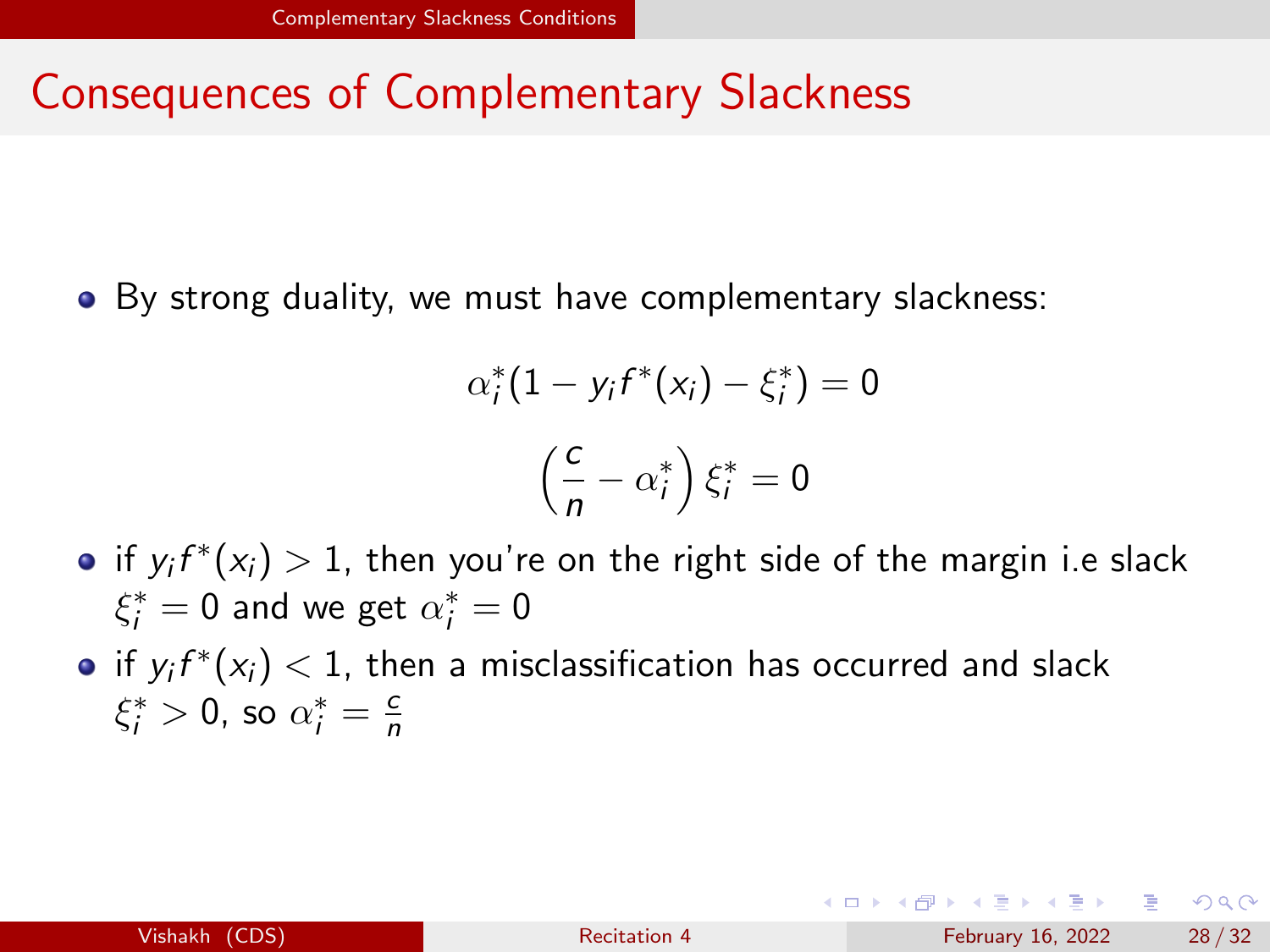#### Consequences of Complementary Slackness

• By strong duality, we must have complementary slackness:

$$
\alpha_i^*(1 - y_i f^*(x_i) - \xi_i^*) = 0
$$

$$
\left(\frac{c}{n} - \alpha_i^*\right) \xi_i^* = 0
$$

- We also know that  $\alpha^*_i \in [0, \frac{c}{n}]$  $\frac{c}{n}$ ]
- if  $\alpha_i^*=0$ , then  $\xi_i^*=0$ , which implies no loss, so  $y_if^*(x_i)\geq 1$
- if  $\alpha_i^* \in \left(0, \frac{c}{n}\right)$  $\frac{c}{n}$ ), then  $\xi_i^* = 0$ , which implies  $1 - y_i f^*(x_i) = 0$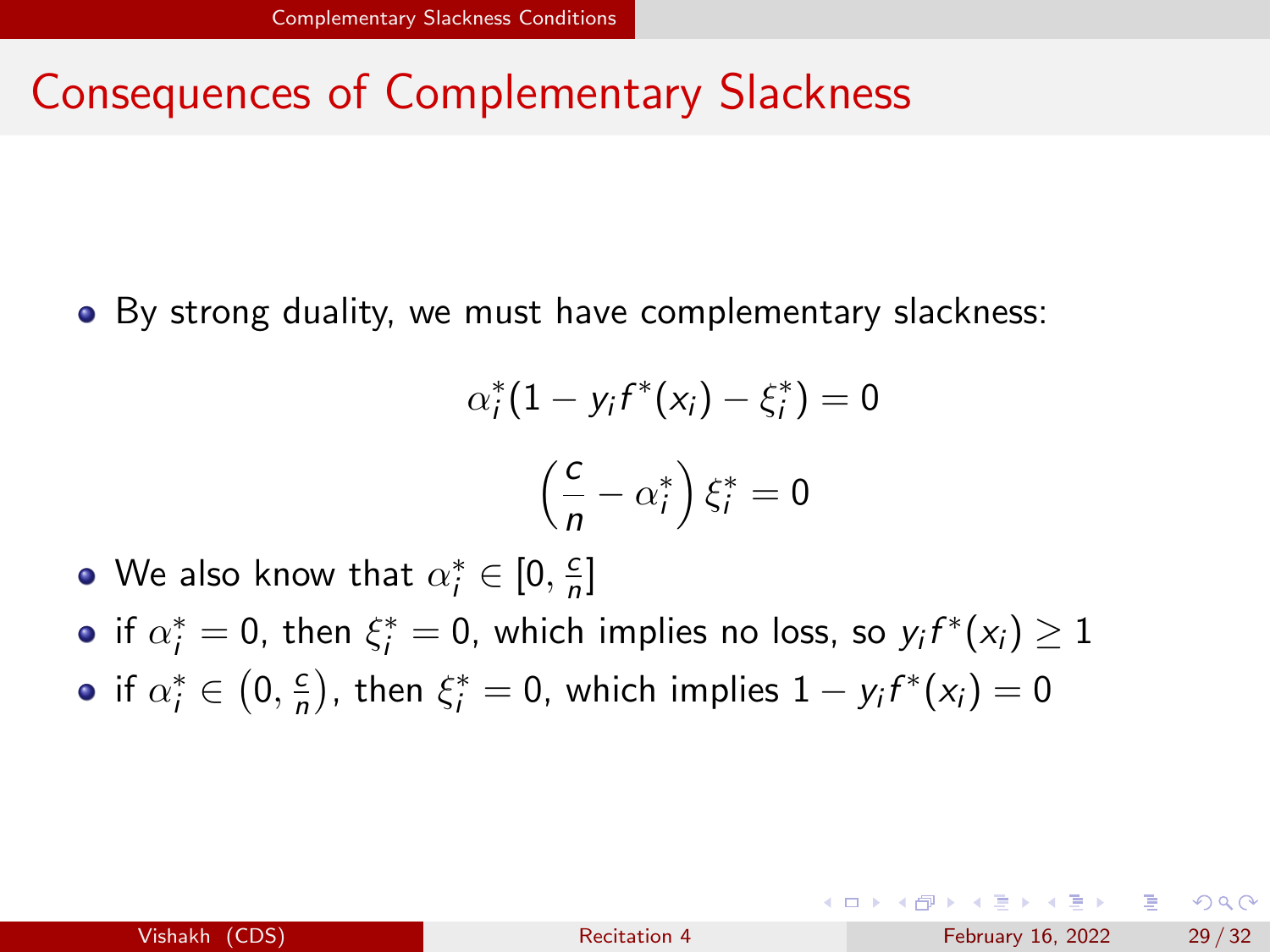## <span id="page-29-0"></span>Support Vectors

If  $\alpha_i^*$  is a solution to the dual problem, then primal solution is

$$
w^* = \sum_{i=1}^n \alpha_i^* y_i x_i
$$

with  $\alpha_i^* \in \left[0, \frac{c}{n}\right]$  $\frac{c}{n}$  as the 'weight' associated with that example

- In the case where  $\alpha_i^*=0$ , there is no dependence on those example  $x_i$
- The  $x_i$ 's corresponding to  $\alpha_i^* > 0$  are called support vectors.
- **•** Few margin errors or "on the margin" examples  $\implies$  sparsity in input examples.

イロト イ押 トイヨ トイヨ トーヨ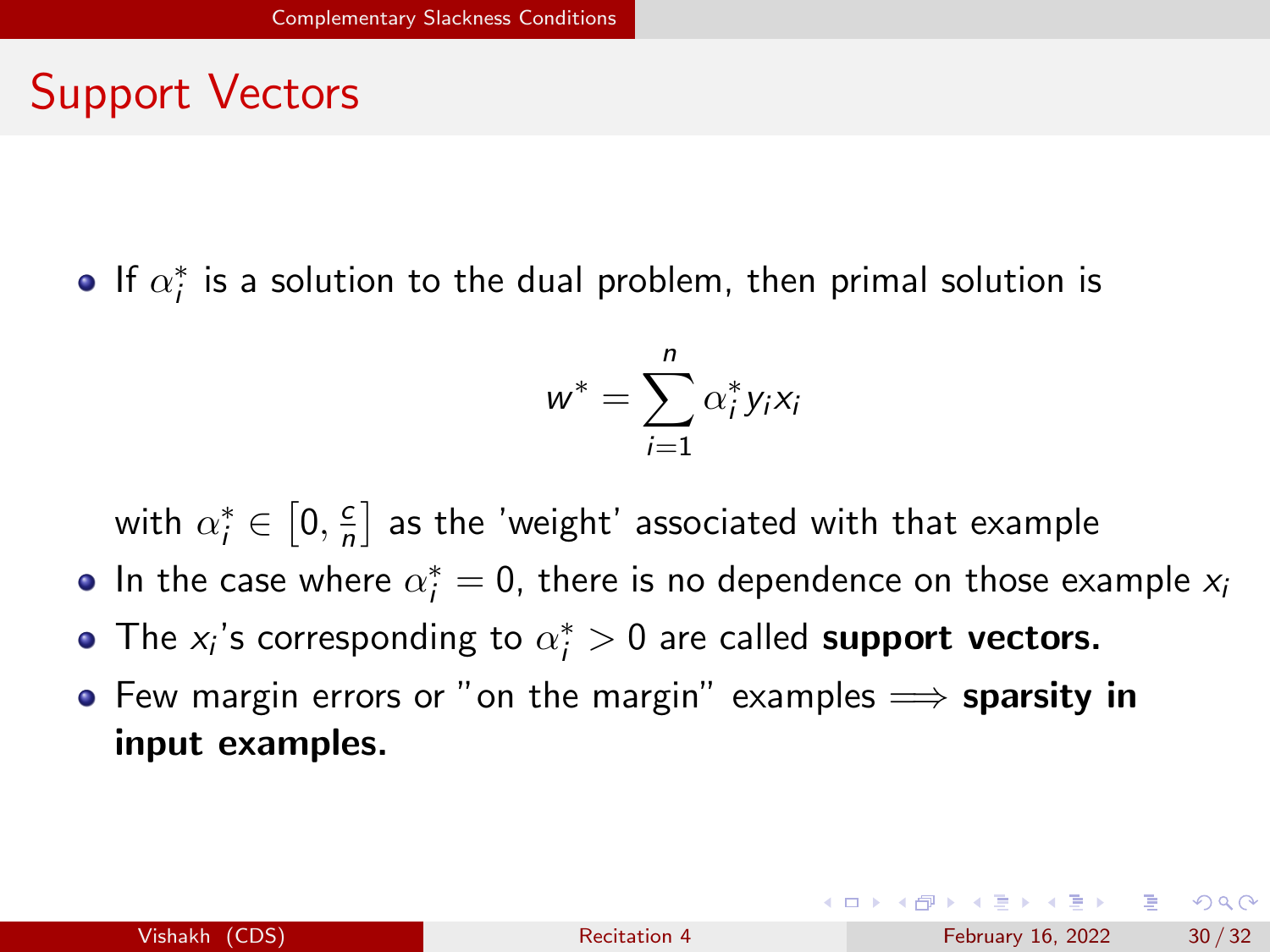#### Complementary Slackness Results: Summary

$$
\alpha_i^* = 0 \implies y_i f^*(x_i) \ge 1
$$
  

$$
\alpha_i^* \in \left(0, \frac{c}{n}\right) \implies y_i f^*(x_i) = 1
$$
  

$$
\alpha_i^* = \frac{c}{n} \implies y_i f^*(x_i) \le 1
$$

$$
y_i f^*(x_i) < 1 \quad \implies \quad \alpha_i^* = \frac{c}{n}
$$
\n
$$
y_i f^*(x_i) = 1 \quad \implies \quad \alpha_i^* \in \left[0, \frac{c}{n}\right]
$$
\n
$$
y_i f^*(x_i) > 1 \quad \implies \quad \alpha_i^* = 0
$$

イロメ イ部メ イヨメ イヨメー Vishakh (CDS) [Recitation 4](#page-0-0) Recitation 4 February 16, 2022 31/32

 $2990$ 

Ε